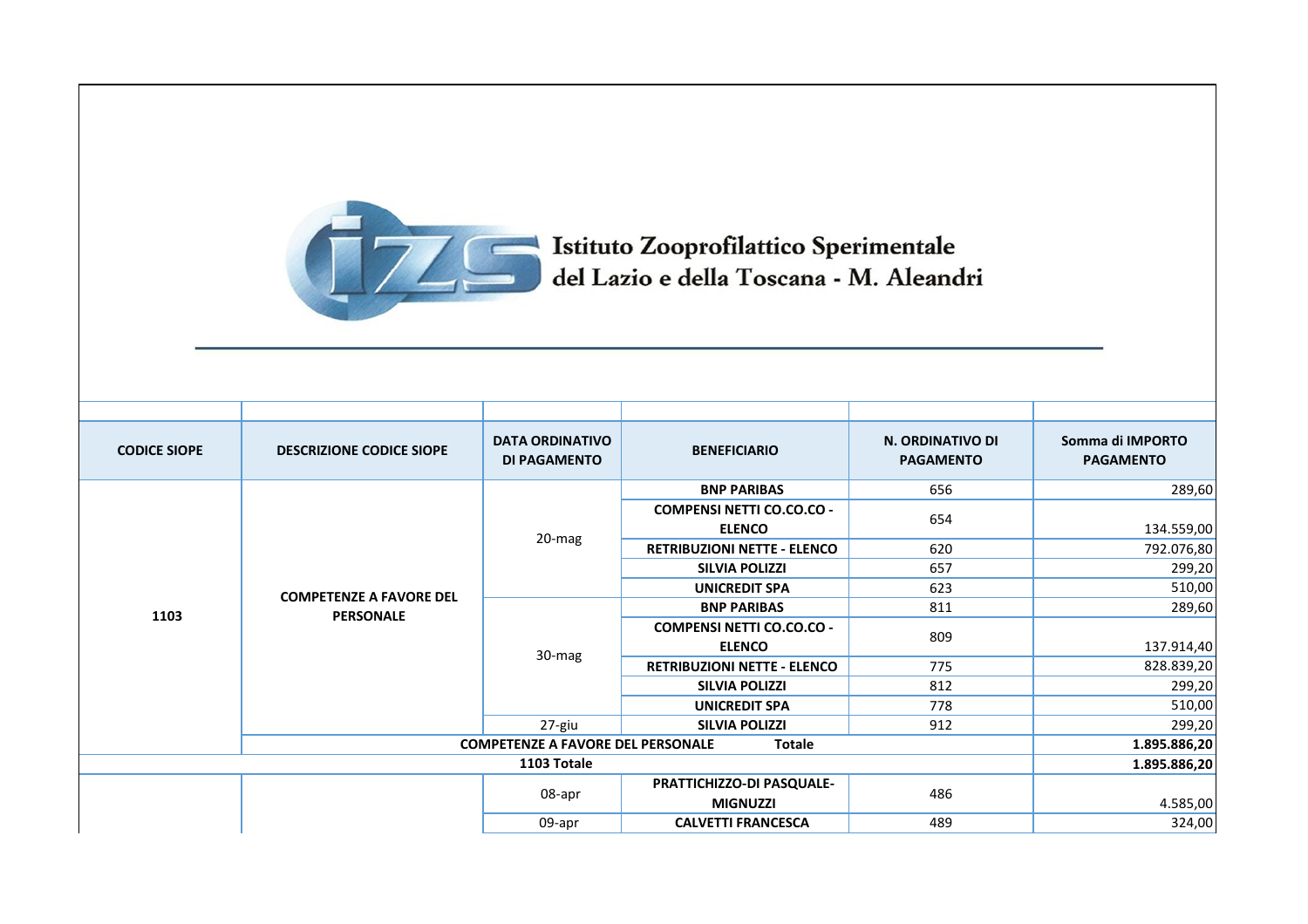|        |                                   | 525 | 108,30   |
|--------|-----------------------------------|-----|----------|
| 16-apr | <b>REGIONE TOSCANA</b>            | 526 | 107,70   |
|        |                                   | 527 | 108,30   |
|        |                                   | 528 | 108,30   |
|        | A.N.TE.L                          | 631 | 10,00    |
|        | <b>AGOS DUCATO SPA</b>            | 642 | 230,00   |
|        |                                   | 644 | 386,00   |
|        | <b>ANAAO ASSOMED</b>              | 628 | 284,00   |
|        |                                   | 637 | 13,00    |
|        | <b>BNL FINCANCE SPA</b>           | 638 | 685,00   |
|        | <b>CESSIONE FIGENPA</b>           | 643 | 230,00   |
|        | <b>CESSIONE LOGOS FINANZIARIA</b> | 647 | 360,00   |
|        | <b>CGIL</b>                       | 624 | 517,50   |
|        | <b>CISL</b>                       | 625 | 248,00   |
|        | <b>CISL MEDICI E VETERINARI</b>   | 626 | 30,30    |
|        | <b>CMSRL</b>                      | 640 | 516,40   |
|        | <b>COMPASS SRL</b>                | 635 | 309,00   |
|        | F.V.M.- VETERINARI                | 630 | 865,10   |
|        | FEDIR FEDERAZIONE DIRIGENTI       | 633 |          |
|        | <b>PUBBLIC</b>                    |     | 179,90   |
|        | <b>FIDES SPA</b>                  | 646 | 1.994,00 |
| 20-mag | <b>FUTURO SPA</b>                 | 650 | 190,00   |
|        | <b>GRADITO PATRIZIA</b>           | 622 | 413,20   |
|        | <b>IBL BANCA SPA</b>              | 648 | 2.861,00 |
|        | <b>INPDAP-PREST. NON</b>          |     |          |
|        | CARTOLARIZZ.40002                 | 639 | 5.214,00 |
|        | <b>MASTRONICOLA CECILIA</b>       | 621 | 300,00   |
|        | <b>NIGLA SRL</b>                  | 655 | 849,00   |
|        | <b>PITAGORA SPA</b>               | 649 | 499,00   |
|        | R.D.B.                            | 629 | 60,00    |
|        | <b>SANDER CONSUMER BANK SPA</b>   | 641 | 165,00   |
|        | <b>SANTANDER CONSUMER BANK</b>    | 636 |          |
|        | <b>SPA</b>                        |     | 658,00   |
|        | <b>TERFINANCE SPA</b>             | 645 | 602,00   |
|        | UGL UNIONE GENERALE DEL           |     |          |
|        | <b>LAVORO</b>                     | 658 | 94,70    |
|        | UIL FPL                           | 632 | 31,00    |
|        | UIL FPL SETTORI ENTI LOCALI       | 627 | 1.244,00 |
|        |                                   |     |          |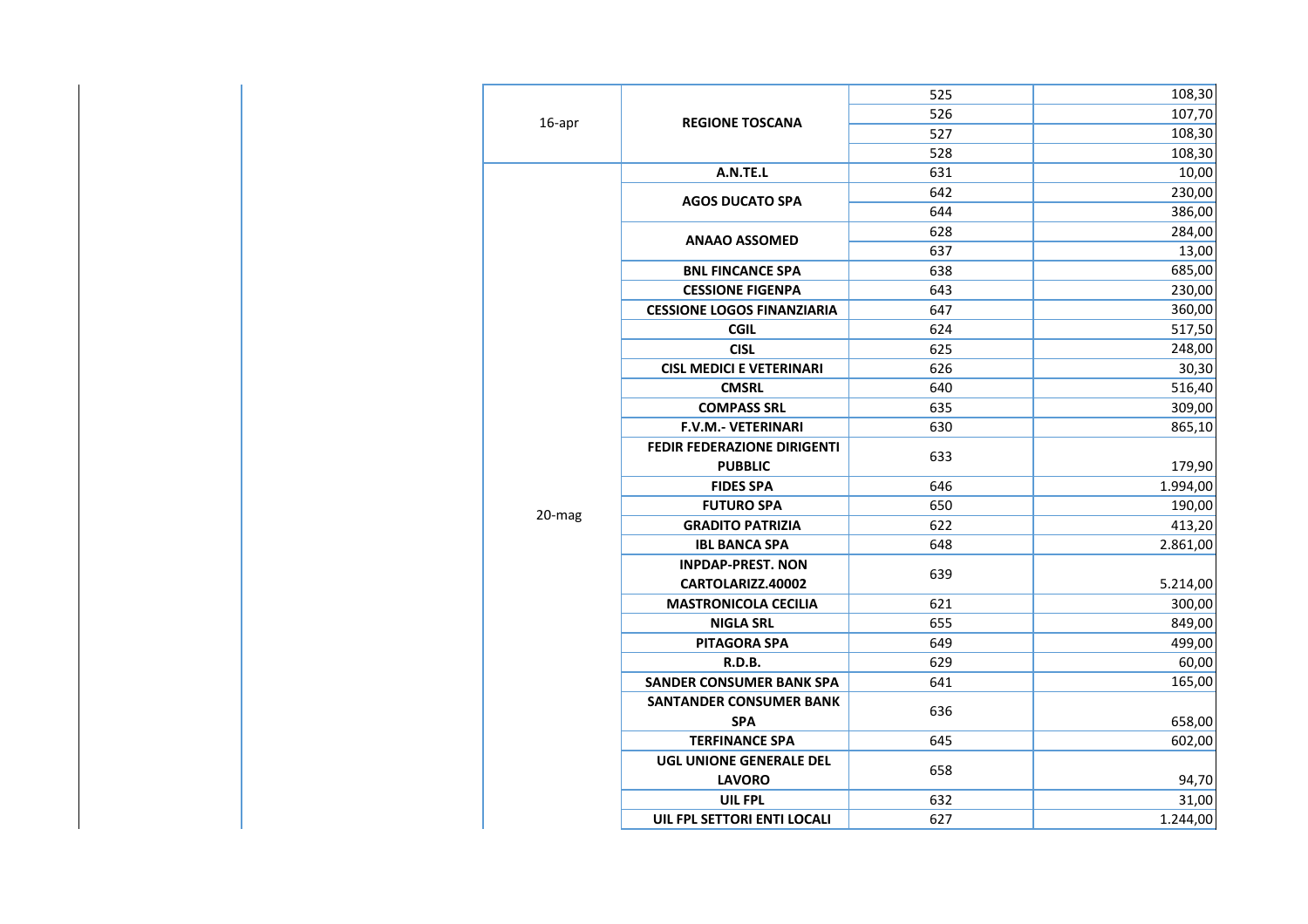|      |                                    |        | <b>UNICREDIT SPA</b>               | 634 | 310,00   |
|------|------------------------------------|--------|------------------------------------|-----|----------|
|      |                                    |        | <b>ZENITH</b>                      | 659 | 183,00   |
|      |                                    |        | A.N.TE.L                           | 786 | $5,00$   |
|      |                                    |        | <b>AGOS DUCATO SPA</b>             | 797 | 230,00   |
|      |                                    |        |                                    | 799 | 386,00   |
|      |                                    |        | <b>ANAAO ASSOMED</b>               | 783 | 284,00   |
|      | <b>ALTRE RITENUTE AL PERSONALE</b> |        |                                    | 792 | 13,00    |
| 1203 | PER CONTO DI TERZI                 |        | <b>BNL FINCANCE SPA</b>            | 793 | 685,00   |
|      |                                    |        | <b>CESSIONE FIGENPA</b>            | 798 | 230,00   |
|      |                                    |        | <b>CESSIONE LOGOS FINANZIARIA</b>  | 802 | 360,00   |
|      |                                    |        | <b>CGIL</b>                        | 779 | 517,50   |
|      |                                    |        | <b>CISL</b>                        | 780 | 248,00   |
|      |                                    |        | <b>CISL MEDICI E VETERINARI</b>    | 781 | 30,30    |
|      |                                    |        | <b>CMSRL</b>                       | 795 | 516,40   |
|      |                                    |        | <b>COMPASS SRL</b>                 | 790 | 309,00   |
|      |                                    |        | <b>F.V.M.- VETERINARI</b>          | 785 | 865,10   |
|      |                                    |        | <b>FEDIR FEDERAZIONE DIRIGENTI</b> | 788 |          |
|      |                                    |        | <b>PUBBLIC</b>                     |     | 179,90   |
|      |                                    | 30-mag | <b>FIDES SPA</b>                   | 801 | 1.994,00 |
|      |                                    |        | <b>FUTURO SPA</b>                  | 805 | 190,00   |
|      |                                    |        | <b>GRADITO PATRIZIA</b>            | 777 | 413,20   |
|      |                                    |        | <b>IBL BANCA SPA</b>               | 803 | 2.861,00 |
|      |                                    |        | <b>INPDAP-PREST. NON</b>           | 794 |          |
|      |                                    |        | CARTOLARIZZ.40002                  |     | 5.214,00 |
|      |                                    |        | <b>MASTRONICOLA CECILIA</b>        | 776 | 300,00   |
|      |                                    |        | <b>PITAGORA SPA</b>                | 804 | 499,00   |
|      |                                    |        | <b>R.D.B.</b>                      | 784 | 60,00    |
|      |                                    |        | <b>SANDER CONSUMER BANK SPA</b>    | 796 | 165,00   |
|      |                                    |        | <b>SANTANDER CONSUMER BANK</b>     | 791 |          |
|      |                                    |        | <b>SPA</b>                         |     | 658,00   |
|      |                                    |        | <b>SIGLA SRL</b>                   | 810 | 849,00   |
|      |                                    |        | <b>TERFINANCE SPA</b>              | 800 | 602,00   |
|      |                                    |        | UGL UNIONE GENERALE DEL            |     |          |
|      |                                    |        | <b>LAVORO</b>                      | 813 | 94,60    |
|      |                                    |        | <b>UIL FPL</b>                     | 787 | 31,00    |
|      |                                    |        | UIL FPL SETTORI ENTI LOCALI        | 782 | 1.245,00 |
|      |                                    |        | <b>UNICREDIT SPA</b>               | 789 | 310,00   |
|      |                                    |        | ZENITH                             | 814 | 183,00   |
|      |                                    |        |                                    |     |          |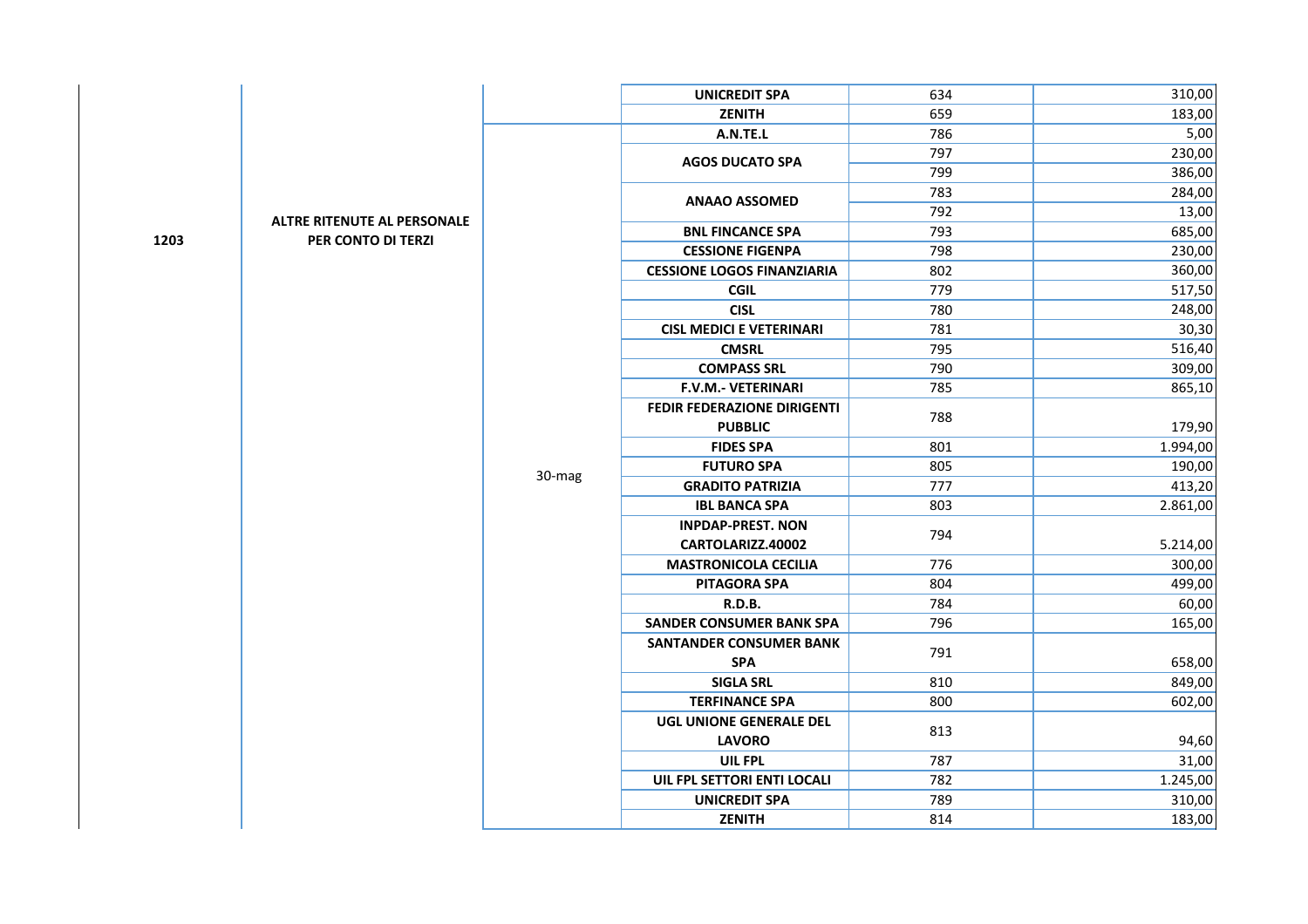|      |                                     |                                     | <b>AIF</b>                                                      | 896 | 60,00     |
|------|-------------------------------------|-------------------------------------|-----------------------------------------------------------------|-----|-----------|
|      |                                     |                                     | <b>AON SPA</b>                                                  | 879 | 280,00    |
|      |                                     |                                     | <b>BENTLEY INSTRUMENTS</b>                                      | 909 | 1.492,80  |
|      |                                     |                                     | <b>BIOMED CENTRAL</b>                                           | 906 | 1.845,00  |
|      |                                     |                                     | <b>COMUNE AREZZO</b>                                            | 880 | 60,00     |
|      |                                     |                                     | <b>CONDA LABORATORIOS</b>                                       | 905 | 1.311,00  |
|      |                                     |                                     | <b>Consiglio Nazionale delle</b>                                |     |           |
|      |                                     |                                     | Ricerche                                                        | 897 | 4.000,00  |
|      |                                     |                                     | <b>ENTOSTUDIO SRL</b>                                           | 884 | 600,00    |
|      |                                     | 27-giu                              | <b>GRADITO PATRIZIA</b>                                         | 911 | 413,20    |
|      |                                     |                                     | <b>MASTRONICOLA CECILIA</b>                                     | 910 | 300,00    |
|      |                                     |                                     | <b>MICROTEST GMBH</b>                                           | 904 | 3.019,50  |
|      |                                     |                                     | MIH - DR. HUFNER                                                | 908 | 4.962,00  |
|      |                                     |                                     | MINIS.DELL'ECONOMIA E DELLE                                     | 901 |           |
|      |                                     |                                     | <b>FINANZE</b>                                                  |     | 413,20    |
|      |                                     | <b>RNIV Rete Nazionale</b>          | 903                                                             |     |           |
|      |                                     |                                     | Immunologia                                                     |     | 80,00     |
|      |                                     |                                     | <b>WILEY</b>                                                    | 907 | 1.892,80  |
|      |                                     |                                     | ALTRE RITENUTE AL PERSONALE PER CONTO DI TERZI<br><b>Totale</b> |     | 67.131,20 |
|      |                                     | 1203 Totale                         |                                                                 |     | 67.131,20 |
|      |                                     |                                     | <b>BARCHI DANIELA</b>                                           | 510 | 458,10    |
|      | <b>TRATTAMENTO DI MISSIONE E</b>    | 05-apr                              | <b>DELFINO DANIELA</b>                                          | 508 | 325,20    |
|      |                                     |                                     | <b>NERI BRUNO</b>                                               | 505 | 391,30    |
|      |                                     |                                     | <b>RUSSO KATIA</b>                                              | 506 | 453,00    |
|      |                                     |                                     |                                                                 | 507 | 339,00    |
| 1501 | <b>RIMBORSI SPESE VIAGGI</b>        |                                     | <b>TRIOLONE DANIELA</b>                                         | 509 | 325,20    |
|      |                                     | 16-apr                              | DI PIETROGIACOMO MAURO                                          | 520 | 221,00    |
|      |                                     | 16-mag                              | <b>GIANCARLO FERRARI</b>                                        | 619 | 1.685,70  |
|      |                                     | 20-mag                              | <b>ANTICIPO MISSIONI -</b>                                      | 662 | 554,80    |
|      |                                     | 21-mag                              | <b>FABIO BUSICO</b>                                             | 762 | 136,50    |
|      |                                     |                                     | <b>SESTO BERRETTA</b>                                           | 763 | 133,50    |
|      |                                     |                                     | TRATTAMENTO DI MISSIONE E RIMBORSI SPESE VIAGGI Totale          |     | 5.023,30  |
|      |                                     | 1501 Totale                         |                                                                 |     | 5.023,30  |
|      | ALTRI ONERI PER IL PERSONALE        | 10-apr                              | <b>GI ONE S.P.A</b>                                             | 515 | 568,80    |
| 1599 |                                     | 21-mag                              | <b>EXITONE SPA</b>                                              | 678 | 6.207,20  |
|      |                                     | <b>ALTRI ONERI PER IL PERSONALE</b> | <b>Totale</b>                                                   |     | 6.776,00  |
|      |                                     | 1599 Totale                         |                                                                 |     | 6.776,00  |
|      | <b>MATERIALI E PRODOTTI PER USO</b> | 02-mag                              | <b>CHARLES RIVER LABORATORIES</b>                               | 574 | 1.202,90  |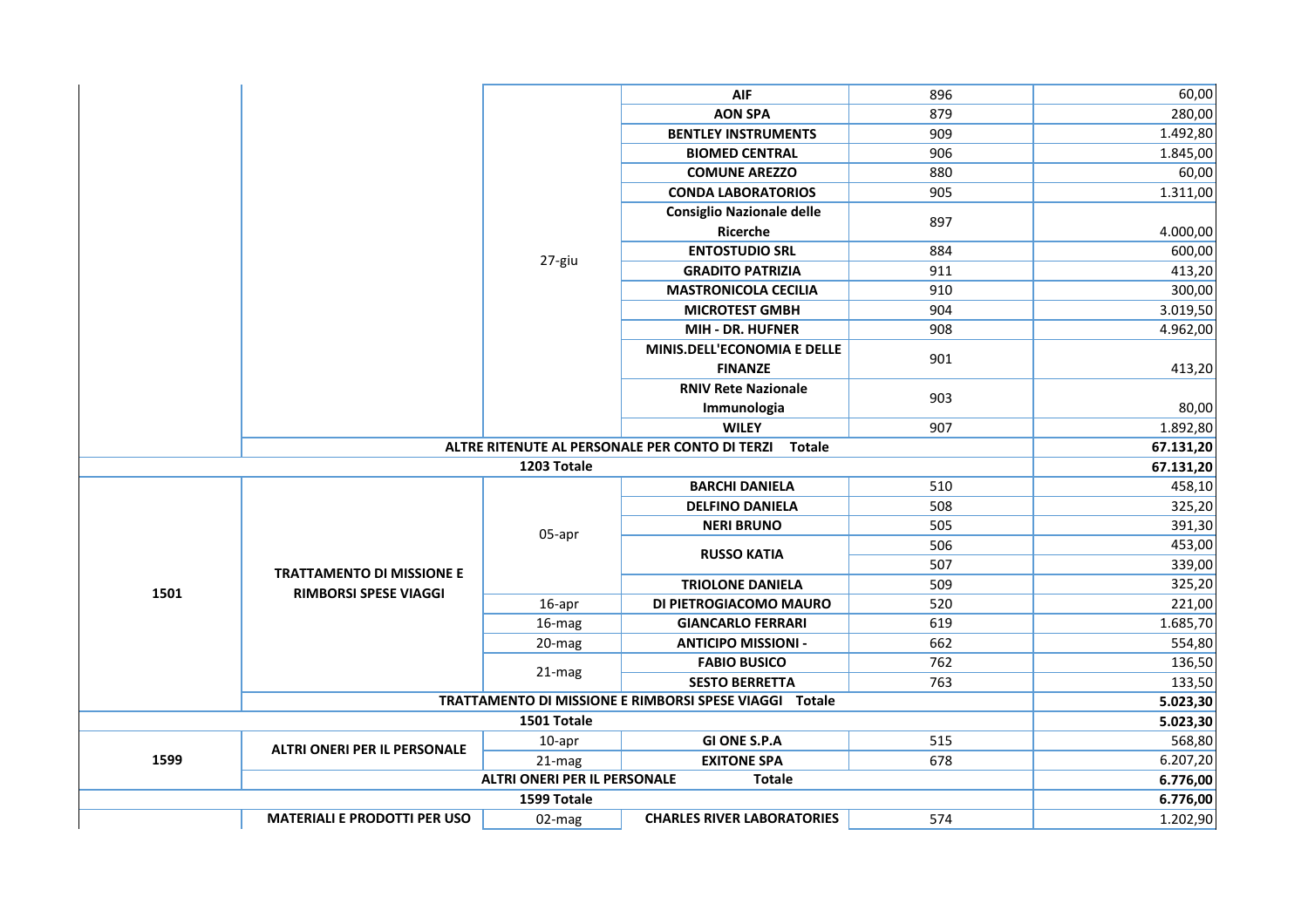| 2110 | <b>VETERINARIO</b>                                               | 21-mag      | <b>S.P.A.</b>                      | 706 | 715,60    |
|------|------------------------------------------------------------------|-------------|------------------------------------|-----|-----------|
|      | <b>MATERIALI E PRODOTTI PER USO VETERINARIO</b><br><b>Totale</b> |             |                                    |     |           |
|      |                                                                  | 2110 Totale |                                    |     | 1.918,50  |
|      |                                                                  | 03-apr      | <b>VACUTEST KIMA SRL</b>           | 482 | 686,40    |
|      |                                                                  |             | <b>3V CHIMICA srl</b>              | 568 | 6.052,80  |
|      |                                                                  |             | AGROLABO S.P.A.                    | 591 | 4.886,20  |
|      |                                                                  |             | <b>ASSOCIAZIONE ITALIANA</b>       |     |           |
|      |                                                                  |             | <b>ALLEVATORI</b>                  | 587 | 2.800,00  |
|      |                                                                  |             | <b>BECKMAN COULTER S.R.L.</b>      | 573 | 2.495,40  |
|      |                                                                  |             | <b>BIOLIFE ITALIANA S.R.L.</b>     | 572 | 1.704,00  |
|      |                                                                  |             | <b>BIOMERIEUX ITALIA S.P.A.</b>    | 575 | 13.488,60 |
|      |                                                                  |             | <b>BIO-RAD LABORATORIES S.R.L.</b> | 590 | 4.219,10  |
|      |                                                                  |             | <b>BIOSENSE SRL</b>                | 609 | 1.560,00  |
|      |                                                                  |             | <b>BIOSIGMA S.R.L.</b>             | 584 | 1.049,00  |
|      |                                                                  |             | <b>BIOSPA SOCIETA'PRODOTTI</b>     |     |           |
|      |                                                                  |             | <b>ANTIBIOTICI</b>                 | 567 | 259,00    |
|      |                                                                  |             | <b>BUCHI ITALIA S.R.L.</b>         | 581 | 2.973,00  |
|      |                                                                  |             | <b>CARLO ERBA REAGENTS SRL</b>     | 606 | 2.512,10  |
|      |                                                                  |             | <b>CLINI-LAB S.R.L.</b>            | 558 | 2.264,00  |
|      |                                                                  |             | CPS ANALITICA S.R.L.               | 589 | 570,00    |
|      |                                                                  |             | D.I.D. S.P.A.                      | 577 | 73,50     |
|      |                                                                  |             | <b>Eurofins Genomics srl</b>       | 544 | 3.265,00  |
|      |                                                                  |             | <b>EXACTA + OPTECH SPA</b>         | 564 | 304,50    |
|      |                                                                  |             | <b>FOSS ITALIA srl</b>             | 569 | 5.830,90  |
|      |                                                                  |             | <b>GILSON ITALIA S.R.L.</b>        | 579 | 410,00    |
|      |                                                                  |             | IZS ABRUZZO E MOLISE               | 570 |           |
|      |                                                                  |             | "G.CAPORALE"                       |     | 143,30    |
|      |                                                                  |             | <b>IZS DELLA LOMBARDIA E</b>       | 571 |           |
|      |                                                                  | 02-mag      | <b>DELL'EMILIA</b>                 |     | 6.300,00  |
|      |                                                                  |             | <b>IZS DELLE VENEZIE</b>           | 610 | 251,60    |
|      |                                                                  |             | LABSERVICE ANALYTICA S.R.L.        | 585 | 771,80    |
|      |                                                                  |             | <b>LGC STANDARS Srl (EX</b>        | 566 |           |
|      |                                                                  |             | PROMOCHEM)                         |     | 3.092,00  |
|      |                                                                  |             | Life Technologies Italia           | 603 | 13.988,30 |
|      |                                                                  |             | LIOFILCHEM S.R.L.                  | 578 | 69,30     |
|      |                                                                  |             | MICROBIOL DI Sergio Murgia &       |     |           |
|      |                                                                  |             | c.snc                              | 611 | 1.584,00  |
|      |                                                                  |             | Omnia Diagnostica srl              | 545 | 520,00    |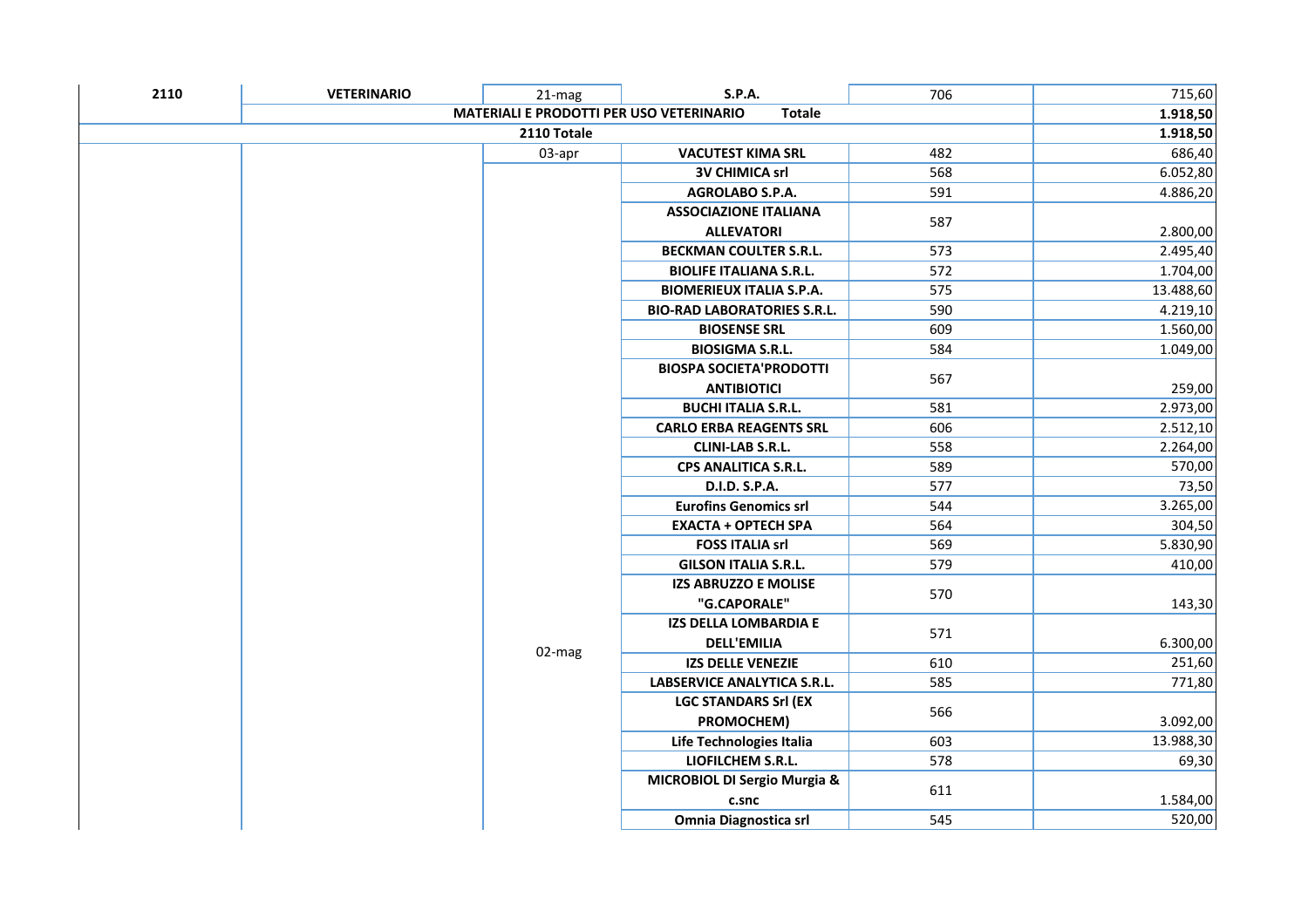| <b>PROMEGA ITALIA S.R.L.</b>        | 594 | 2.444,00 |
|-------------------------------------|-----|----------|
| <b>QIAGEN S.R.L.</b>                | 560 | 9.609,30 |
| <b>R-BIOPHARM ITALIA SRL</b>        | 563 | 4.303,50 |
| <b>RESNOVA SRL</b>                  | 562 | 2.108,50 |
| <b>SEBIA ITALIA SRL</b>             | 548 | 1.515,00 |
| <b>SHIMADZU ITALIA srl</b>          | 604 | 400,00   |
| <b>SIGMA ALDRICH S.R.L.</b>         | 580 | 378,20   |
| SOCIETA' ITALIANA CHIMICI SRL       | 583 | 437,50   |
| <b>TECNA S.R.L.</b>                 | 592 | 2.300,00 |
| <b>THERMO FISHER DIAGNOSTICS</b>    | 576 |          |
| S.P.A.                              |     | 6.515,30 |
| <b>Thermo Fisher Scientific SpA</b> | 561 | 250,30   |
| <b>TKM srl</b>                      | 605 | 1.650,00 |
| <b>VERDER SCIENTIFIC SRL (EX</b>    | 601 |          |
| <b>RETSCH IT</b>                    |     | 1.300,00 |
| <b>VWR INTERNATIONAL SRL</b>        | 559 | 3.354,30 |
| <b>3V CHIMICA srl</b>               | 700 | 1.450,00 |
| <b>AGROLABO S.P.A.</b>              | 731 | 300,00   |
| <b>AIESI HOSPITAL SERVICE SAS</b>   | 755 | 786,00   |
| <b>ALCYON ITALIA S.P.A</b>          | 687 | 1.574,10 |
| <b>ASTORI TECNICA S.N.C.</b>        | 688 | 5.635,00 |
| <b>BECKMAN COULTER S.R.L.</b>       | 705 | 1.690,80 |
| <b>BECTON DICKINSON ITALIA</b>      | 712 |          |
| <b>S.P.A.</b>                       |     | 900,00   |
| <b>BIO OPTICA MILANO S.P.A.</b>     | 724 | 829,00   |
| <b>BIOCLASS S.r.I.</b>              | 746 | 92,00    |
| <b>BIOGENETICS DIAGNOSTICS SRL</b>  | 681 | 1.258,00 |
| <b>BIOLIFE ITALIANA S.R.L.</b>      | 704 | 4.314,90 |
| <b>BIOMERIEUX ITALIA S.P.A.</b>     | 707 | 7.071,10 |
| <b>BIO-RAD LABORATORIES S.R.L.</b>  | 730 | 9.229,00 |
| <b>BIOSIGMA S.R.L.</b>              | 719 | 77,50    |
| <b>BIOSPA SOCIETA'PRODOTTI</b>      | 698 |          |
| <b>ANTIBIOTICI</b>                  |     | 1.036,00 |
| <b>BUTANGAS SPA</b>                 | 739 | 495,30   |
| <b>CARLO ERBA REAGENTS SRL</b>      | 751 | 961,80   |
| <b>CLINI-LAB S.R.L.</b>             | 683 | 3.540,00 |
| <b>CPS ANALITICA S.R.L.</b>         | 728 | 1.279,80 |
| D.I.D. S.P.A.                       | 710 | 251,40   |

 $\mathbb{R}^2$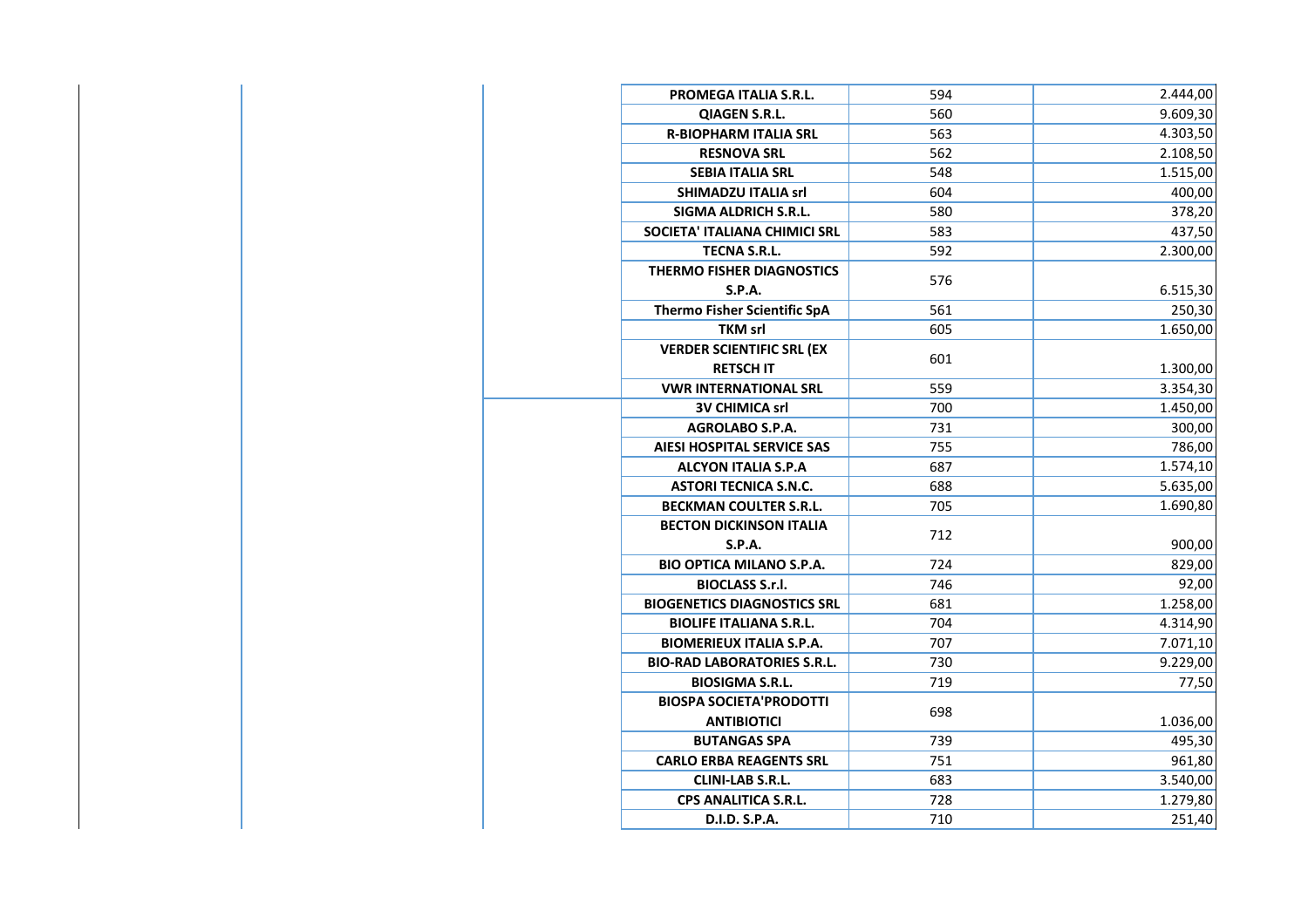| DASIT S.P.A.                            | 711 | 561,00    |
|-----------------------------------------|-----|-----------|
| <b>DIATEC srl</b>                       | 699 | 557,80    |
| DITTA EUGENIO SABATINI di               |     |           |
| Andrea Ro                               | 718 | 261,00    |
| DTU TECHNICAL UNIVERISTY OF             |     |           |
| <b>DENMARK</b>                          | 772 | 200,00    |
| <b>EPPENDORF S.R.L.</b>                 | 726 | 86,50     |
| <b>EuroClone SpA (Ex CELBIO)</b>        | 743 | 1.806,00  |
| <b>EUROKIT S.R.L.</b>                   | 717 | 1.422,00  |
| <b>EUROLAB SRL. SAFE FOOD</b>           | 727 | 1.050,00  |
| <b>EXACTA + OPTECH SPA</b>              | 695 | 874,20    |
| <b>FOSS ITALIA srl</b>                  | 701 | 10.254,80 |
| <b>GENERON SPA</b>                      | 752 | 1.067,30  |
| <b>IDEXX LABORATORIES ITALIA</b>        |     |           |
| <b>S.R.L.</b>                           | 732 | 11.076,80 |
| Illumina Italy srl                      | 754 | 25.782,80 |
| <b>IN3DIAGNOSTIC SRL</b>                | 753 | 2.180,00  |
| <b>Institute of Tropical Medicine</b>   | 771 | 283,00    |
| <b>IZS ABRUZZO E MOLISE</b>             | 702 |           |
| "G.CAPORALE"                            |     | 2.932,60  |
| <b>IZS DELLA LOMBARDIA E</b>            | 703 |           |
| <b>DELL'EMILIA</b>                      |     | 6,70      |
| IZS DELL'UMBRIA E DELLE                 | 716 |           |
| <b>MARCHE</b>                           |     | 4.997,10  |
| <b>LABOINDUSTRIA S.P.A.</b>             | 723 | 1.943,70  |
| LABSERVICE ANALYTICA S.R.L.             | 721 | 18.651,30 |
| LEICA MICROSYSTEMS S.R.L.               | 720 | 1.041,90  |
| <b>LGC STANDARS Srl (EX</b>             | 697 |           |
| PROMOCHEM)                              |     | 1.339,00  |
| LI STARFISH S.r.l.                      | 685 | 999,80    |
| Life Technologies Italia                | 749 | 12.393,60 |
| <b>LIOFILCHEM S.R.L.</b>                | 713 | 2.702,60  |
| <b>MERIDIAN BIOSCIENCE EUROPE</b>       | 690 |           |
| <b>SRL</b>                              |     | 945,40    |
| <b>MICROBIOL DI Sergio Murgia &amp;</b> | 761 |           |
| c.snc                                   |     | 1.056,00  |
| <b>MICROTEST DIAGNOSTICS</b>            | 769 | 1.797,50  |
| PERKIN ELMER ITALIA S.P.A.              | 714 | 919,00    |
|                                         |     |           |

**2113**

**PRODOTTI CHIMICI** 

21-mag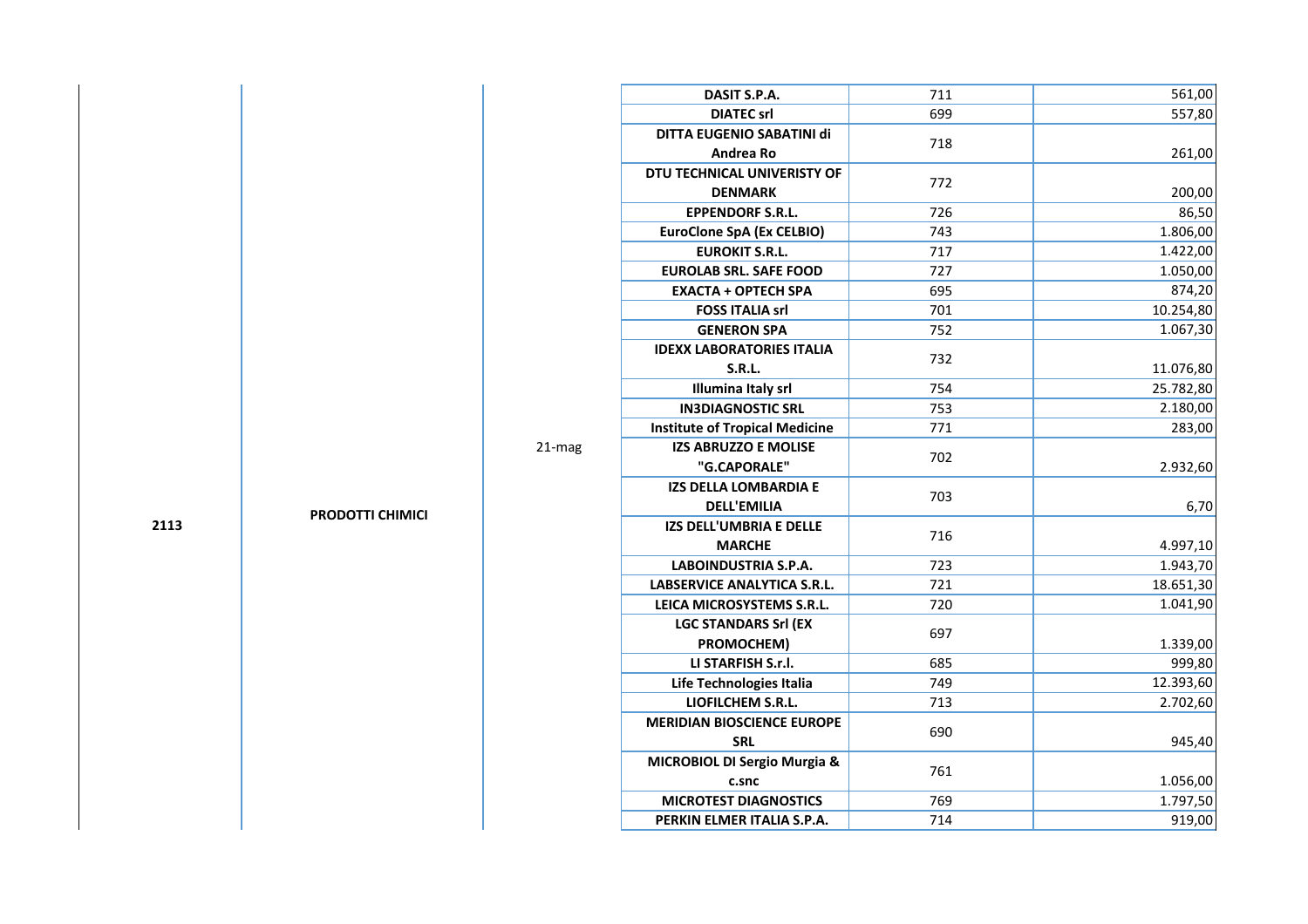|        | PHENOMENEX SRL (CHEMTEK             | 735 |           |
|--------|-------------------------------------|-----|-----------|
|        | <b>ANALYTICA)</b>                   |     | 9.517,80  |
|        | PROMEGA ITALIA S.R.L.               | 733 | 18.358,00 |
|        | QIAGEN S.R.L.                       | 686 | 1.308,60  |
|        | <b>RANDOX LABORATORIES</b>          | 756 |           |
|        | <b>LIMITED</b>                      |     | 900,00    |
|        | <b>R-BIOPHARM ITALIA SRL</b>        | 693 | 5.832,20  |
|        | <b>RESNOVA SRL</b>                  | 692 | 1.315,60  |
|        | <b>Romer Labs Division Holding</b>  | 764 |           |
|        | Gmbh                                |     | 435,00    |
|        | <b>SEAGULL H. C.</b>                | 682 | 265,00    |
|        | SIAL S.R.L.                         | 709 | 2.062,20  |
|        | <b>SIGMA ALDRICH S.R.L.</b>         | 715 | 4.567,20  |
|        | <b>STARLAB srl</b>                  | 737 | 400,00    |
|        | <b>STEROGLASS S.R.L.</b>            | 725 | 2.420,00  |
|        | <b>THERMO FISHER DIAGNOSTICS</b>    | 708 |           |
|        | S.P.A.                              |     | 21.996,90 |
|        | <b>Thermo Fisher Scientific SpA</b> | 691 | 11.643,20 |
|        | <b>VACUTEST KIMA SRL</b>            | 760 | 249,60    |
|        | <b>VITROS LABORATORIOS</b>          | 767 | 345,00    |
|        | <b>VWR INTERNATIONAL SRL</b>        | 684 | 7.861,50  |
| 31-mag | PHENOMENEX SRL (CHEMTEK             | 838 |           |
|        | <b>ANALYTICA)</b>                   |     | 1.695,00  |
| 03-giu | <b>STAR ECOTRONICS S.R.L.</b>       | 844 | 24.166,00 |
|        | <b>FOSS ITALIA srl</b>              | 864 | 7.523,50  |
| 18-giu | L.U.C.A. SRL                        | 861 | 991,50    |
|        | Life Technologies Italia            | 872 | 7.792,90  |
|        | <b>STAR ECOTRONICS S.R.L.</b>       | 873 | 440,00    |
|        | <b>3V CHIMICA srl</b>               | 940 | 7.505,10  |
|        | ABBOTT S.r.l.                       | 953 | 1.957,20  |
|        | <b>AGROLABO S.P.A.</b>              | 963 | 2.803,60  |
|        | <b>ALCYON ITALIA S.P.A</b>          | 932 | 434,60    |
|        | <b>BECKMAN COULTER S.R.L.</b>       | 944 | 1.680,40  |
|        | <b>BIOCLASS S.r.l.</b>              | 977 | 26.328,00 |
|        | <b>BIOGENETICS DIAGNOSTICS SRL</b>  | 926 | 470,00    |
|        | <b>BIOLIFE ITALIANA S.R.L.</b>      | 943 | 3.943,60  |
|        | <b>BIOMERIEUX ITALIA S.P.A.</b>     | 945 | 177,80    |
|        | <b>BIO-RAD LABORATORIES S.R.L.</b>  | 962 | 4.423,20  |
|        |                                     |     |           |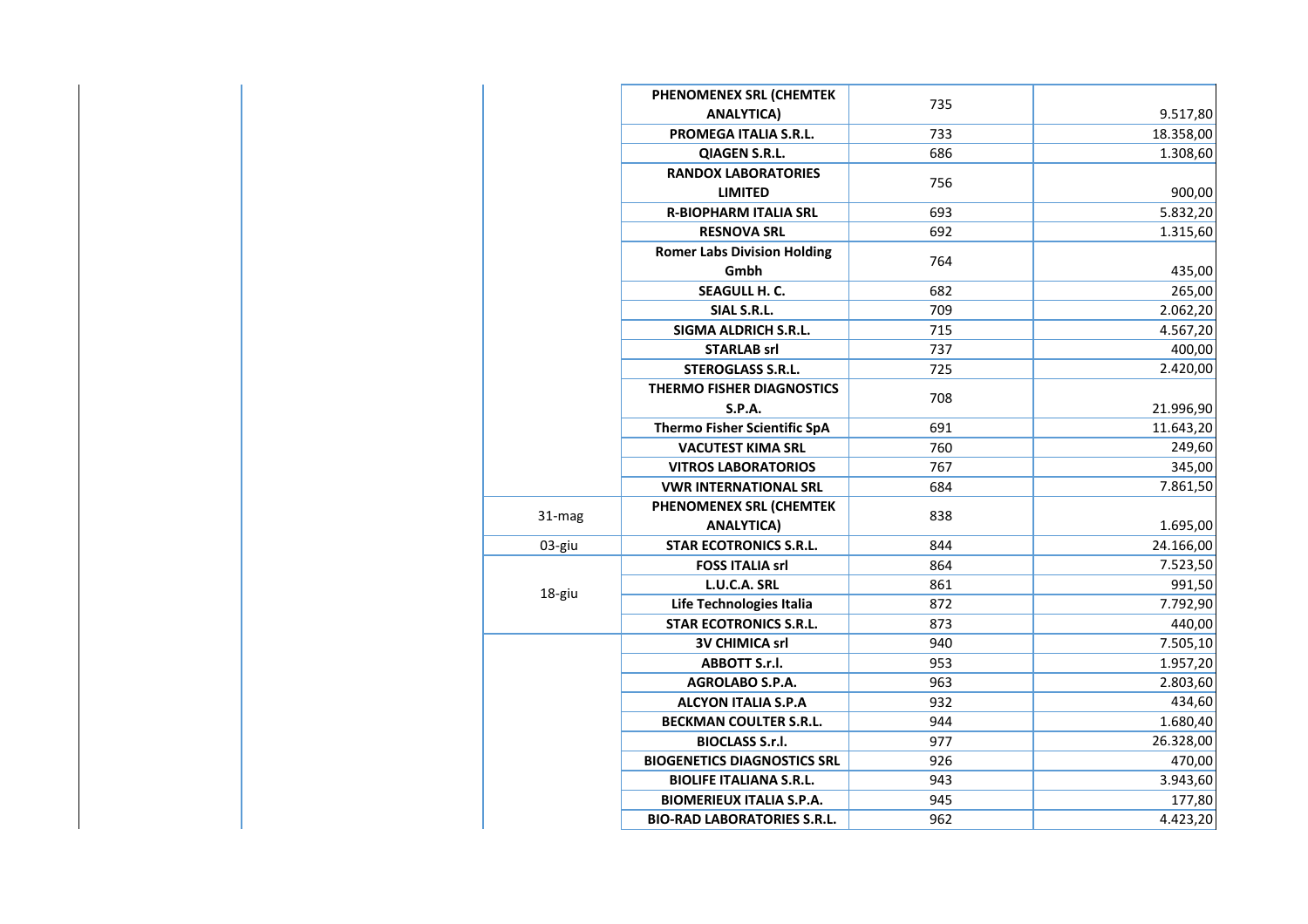| 966 | 1.195,70                               |
|-----|----------------------------------------|
| 987 | 3.900,00                               |
| 954 | 310,00                                 |
| 982 | 353,20                                 |
| 930 | 4.218,00                               |
| 960 | 3.758,80                               |
| 949 | 297,30                                 |
| 961 | 764,70                                 |
| 913 | 3.545,00                               |
| 959 | 2.816,00                               |
| 936 | 324,50                                 |
| 929 | 4.653,70                               |
| 941 | 6.922,00                               |
|     |                                        |
|     | 367,90                                 |
|     |                                        |
|     | 4.645,50                               |
| 956 | 13.521,00                              |
| 955 | 3.222,70                               |
| 979 | 2.547,10                               |
| 989 | 16.416,00                              |
| 950 | 3.036,20                               |
|     |                                        |
|     | 1.333,50                               |
| 914 | 800,00                                 |
| 951 | 235,20                                 |
|     |                                        |
|     | 1.858,00                               |
|     |                                        |
|     | 1.200,00                               |
| 934 | 769,40                                 |
| 946 | 710,50                                 |
| 973 | 680,00                                 |
| 919 | 1.515,00                               |
| 948 | 3.973,30                               |
|     | 83,90                                  |
| 958 | 2.420,00                               |
| 965 | 2.070,00                               |
|     | 964<br>942<br>988<br>968<br>983<br>952 |

28-giu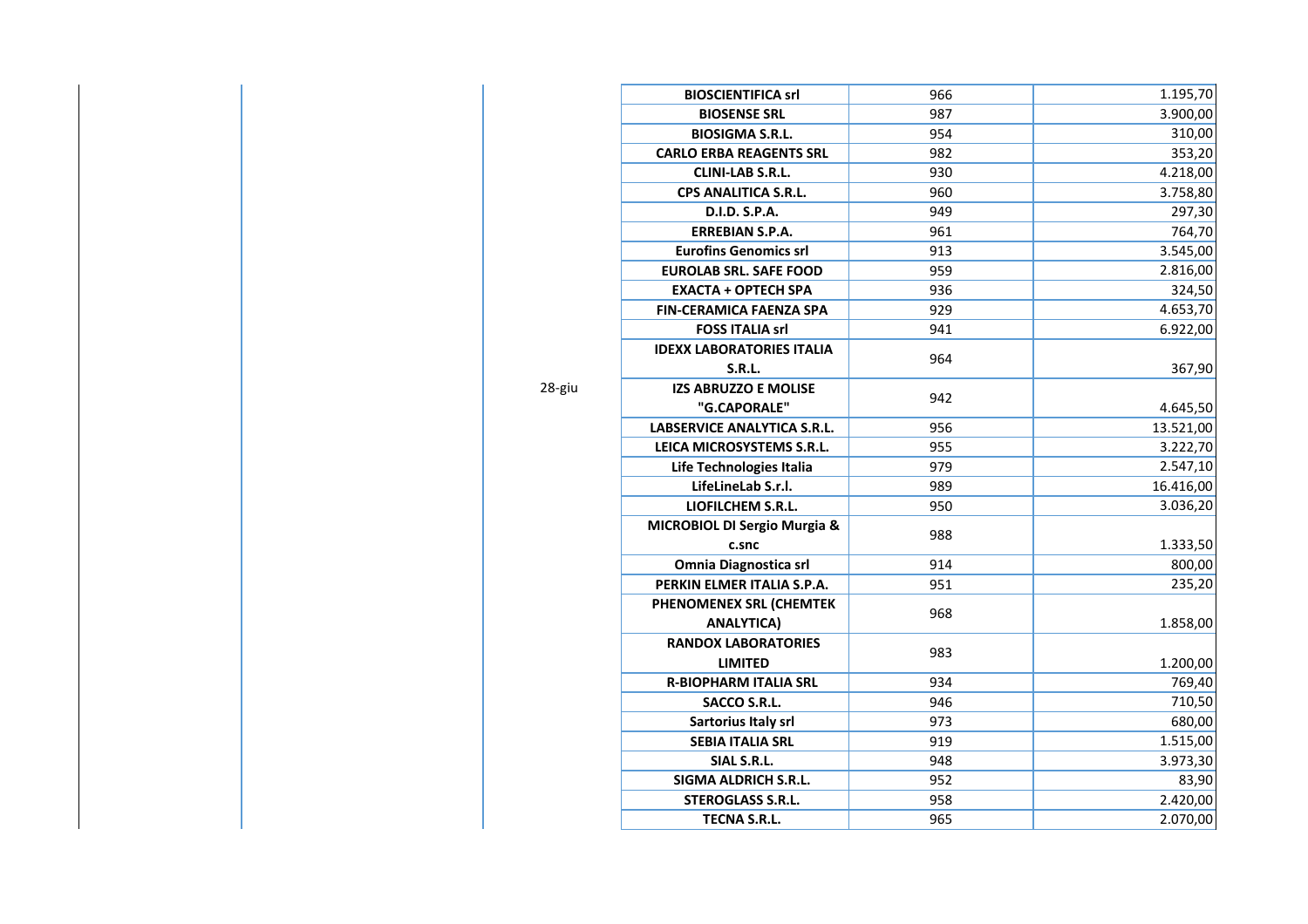|      |                                   |                     | <b>THERMO FISHER DIAGNOSTICS</b>   |     |            |
|------|-----------------------------------|---------------------|------------------------------------|-----|------------|
|      |                                   |                     | <b>S.P.A.</b>                      | 947 | 4.401,20   |
|      |                                   |                     | <b>VWR INTERNATIONAL SRL</b>       | 931 | 762,00     |
|      |                                   | PRODOTTI CHIMICI    | <b>Totale</b>                      |     | 554.088,30 |
|      |                                   | 2113 Totale         |                                    |     | 554.088,30 |
|      |                                   | 02-mag              | <b>CULLIGAN ITALIANA S.P.A.</b>    | 596 | 797,00     |
| 2201 | <b>PRODOTTI ALIMENTARI</b>        | 21-mag<br>28-giu    | <b>ACQUAVIVA SRL UNIPERSONALE</b>  | 674 | 228,00     |
|      |                                   |                     |                                    | 918 | 228,00     |
|      |                                   | PRODOTTI ALIMENTARI | <b>Totale</b>                      |     | 1.253,00   |
|      |                                   | 2201 Totale         |                                    |     | 1.253,00   |
|      |                                   |                     | <b>E.S.TR.A. Fatturazione</b>      | 474 |            |
|      |                                   |                     | <b>Elettronica</b>                 |     | 4.941,60   |
|      |                                   | 03-apr              | <b>ITALIANA PETROLI SPA (EX</b>    | 475 |            |
|      |                                   |                     | <b>TOTALERG)</b>                   |     | 886,90     |
|      |                                   |                     | <b>SALERNO ENERGIA VENDITE SEV</b> | 477 | 1.985,40   |
|      |                                   | 10-apr              | <b>ITALIANA PETROLI SPA (EX</b>    | 513 |            |
|      |                                   |                     | <b>TOTALERG)</b>                   |     | 1.092,20   |
|      |                                   |                     | Bronchi Combustibili srl           | 602 | 3.480,60   |
|      |                                   |                     | <b>ENEL ENERGIA SPA - GAS</b>      | 555 | 3.685,40   |
|      |                                   | 02-mag              | <b>ENI GAS E LUCE SPA - GAS</b>    | 552 | 1.089,90   |
|      |                                   |                     | <b>ITALIANA PETROLI SPA (EX</b>    | 547 |            |
|      |                                   |                     | <b>TOTALERG)</b>                   |     | 1.611,50   |
|      | <b>COMBUSTIBILI, CARBURANTI E</b> |                     | <b>E.S.TR.A. Fatturazione</b>      | 673 |            |
| 2203 | <b>LUBRIFICANTI</b>               | 21-mag              | Elettronica                        |     | 3.580,00   |
|      |                                   |                     | <b>ENI GAS E LUCE SPA - GAS</b>    | 677 | 159,50     |
|      |                                   |                     | <b>SALERNO ENERGIA VENDITE SEV</b> | 679 | 690,80     |
|      |                                   |                     | E.S.TR.A. Fatturazione             | 855 |            |
|      |                                   |                     | Elettronica                        |     | 2.507,90   |
|      |                                   |                     | <b>ENEL ENERGIA SPA - GAS</b>      | 859 | 21.557,30  |
|      |                                   | 18-giu              | <b>ENI GAS E LUCE SPA - GAS</b>    | 858 | 1.575,30   |
|      |                                   |                     | <b>ITALIANA PETROLI SPA (EX</b>    | 856 |            |
|      |                                   |                     | <b>TOTALERG)</b>                   |     | 1.364,40   |
|      |                                   |                     | <b>SALERNO ENERGIA VENDITE SEV</b> | 860 | 319,70     |
|      |                                   |                     | E.S.TR.A. Fatturazione             | 916 |            |
|      |                                   | 28-giu              | <b>Elettronica</b>                 |     | 1.866,00   |
|      |                                   |                     | <b>ENI GAS E LUCE SPA - GAS</b>    | 922 | 295,10     |
|      |                                   |                     | <b>SALERNO ENERGIA VENDITE SEV</b> | 924 | 285,00     |
|      | 52.974,50                         |                     |                                    |     |            |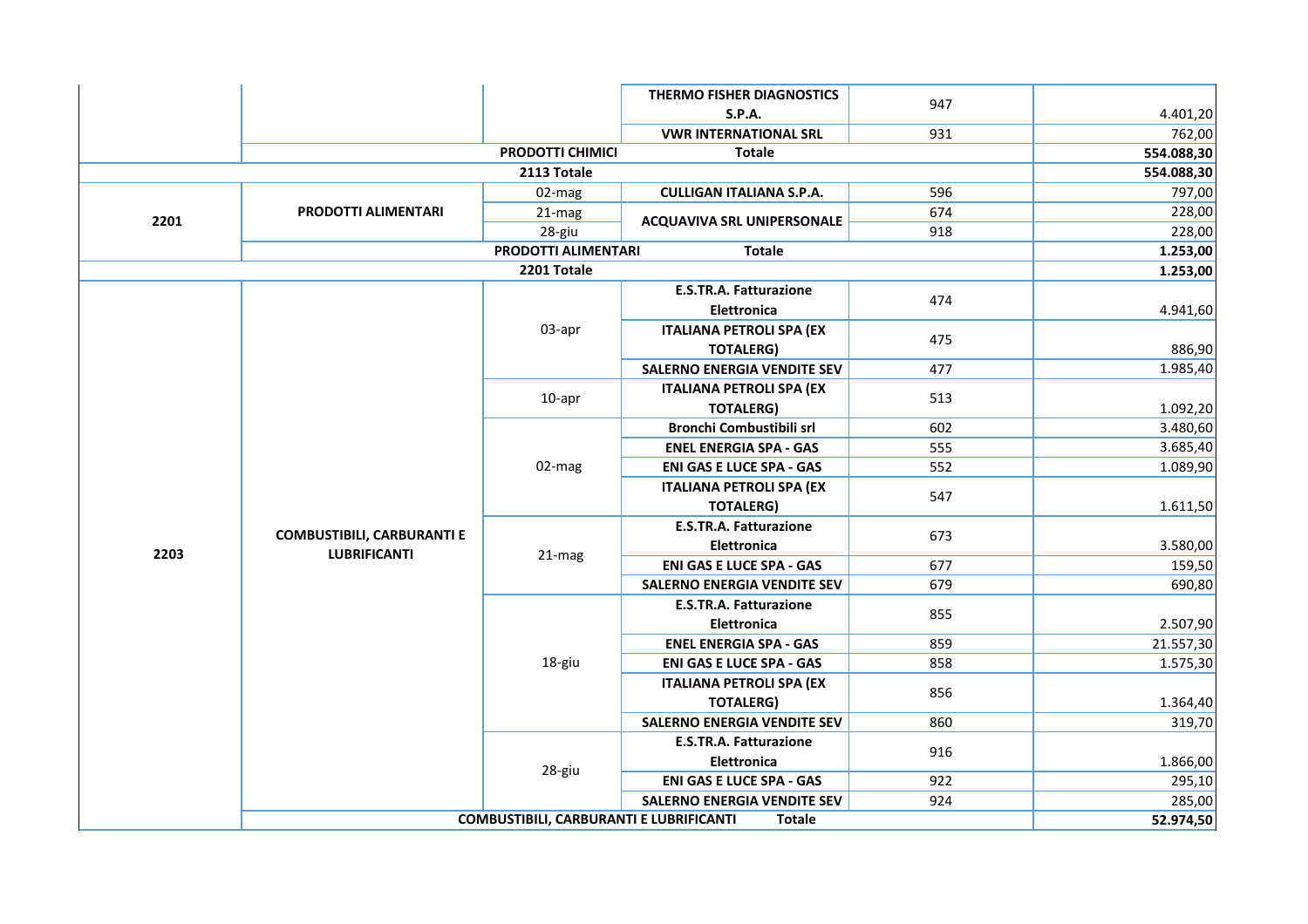|      |                                             | 2203 Totale                              |                                   |     | 52.974,50              |  |
|------|---------------------------------------------|------------------------------------------|-----------------------------------|-----|------------------------|--|
|      |                                             | 02-mag                                   | A.C.ESSE SRL                      | 565 | 1.161,30               |  |
|      | <b>SUPPORTI INFORMATICI E</b>               | 21-mag                                   |                                   | 696 | 1.314,50               |  |
| 2204 | <b>CANCELLERIA</b>                          |                                          | <b>ERREBIAN S.P.A.</b>            | 729 | 954,90                 |  |
|      |                                             | 18-giu                                   | ECO LASER INFORMATICA S.R.L.      | 867 | 9.904,90               |  |
|      |                                             | 28-giu                                   | A.C.ESSE SRL                      | 937 | 49,40                  |  |
|      |                                             | SUPPORTI INFORMATICI E CANCELLERIA       | <b>Totale</b>                     |     | 13.385,00              |  |
|      |                                             | 2204 Totale                              |                                   |     | 13.385,00              |  |
|      |                                             |                                          | <b>Celdes srl</b>                 | 551 | 231,10                 |  |
|      |                                             |                                          | <b>EBSCO INFORMATION SERVICES</b> | 554 |                        |  |
|      |                                             | 02-mag                                   | <b>SRL</b>                        |     | 8.904,10               |  |
|      |                                             |                                          | <b>ENTE NAZIONALE ITALIANO</b>    | 588 |                        |  |
|      |                                             |                                          | <b>UNIFICAZION</b>                |     | 987,80                 |  |
|      |                                             |                                          | <b>BIOMED CENTRAL</b>             | 770 | 2.196,00               |  |
|      |                                             | 21-mag                                   | <b>ELSEVIER B.V.</b>              | 773 | 1.590,00               |  |
|      | PUBBLICAZIONI, GIORNALI E<br><b>RIVISTE</b> |                                          | <b>WALTER DE GRUYTER GMBH</b>     | 766 | 2.000,00               |  |
| 2205 |                                             |                                          | <b>EBSCO INTERNATIONAL, INC</b>   | 822 | 5.406,40               |  |
|      |                                             | 30-mag                                   | <b>ENTE NAZIONALE ITALIANO</b>    | 821 |                        |  |
|      |                                             |                                          | <b>UNIFICAZION</b>                |     | 99,00                  |  |
|      |                                             |                                          | <b>WOLTERS KLUWER ITALIA SRL</b>  | 819 | 5.251,90               |  |
|      |                                             | 31-mag                                   | Celdes srl                        | 834 | 67,90                  |  |
|      |                                             |                                          |                                   | 920 | 198,00                 |  |
|      |                                             | 28-giu                                   | <b>EBSCO INFORMATION SERVICES</b> | 923 |                        |  |
|      |                                             |                                          | <b>SRL</b>                        |     | 5.528,10               |  |
|      |                                             | <b>PUBBLICAZIONI, GIORNALI E RIVISTE</b> | <b>Totale</b>                     |     | 32.460,30              |  |
|      |                                             | 2205 Totale                              |                                   |     | 32.460,30              |  |
|      | <b>ALTRI BENI NON SANITARI</b>              | 02-mag                                   | LABOINDUSTRIA S.P.A.              | 586 | 3.589,50               |  |
| 2298 |                                             | 28-giu                                   |                                   | 957 | 3.222,40               |  |
|      |                                             | <b>ALTRI BENI NON SANITARI</b>           | <b>Totale</b>                     |     | 6.811,90               |  |
|      |                                             | 2298 Totale                              |                                   |     | 6.811,90               |  |
|      | <b>SPESE LEGALI</b>                         | 30-mag                                   | <b>FUBELLI ANNA</b>               | 826 | 24.212,40              |  |
| 3119 |                                             |                                          | <b>MERLUZZI FABRIZIO</b>          | 820 | 14.417,60<br>38.630,00 |  |
|      | <b>SPESE LEGALI</b><br><b>Totale</b>        |                                          |                                   |     |                        |  |
|      | 3119 Totale                                 |                                          |                                   |     |                        |  |
|      |                                             |                                          | <b>GUALLA ALESSIA</b>             | 490 | 6.167,20               |  |
|      |                                             | 09-apr                                   | <b>MONTEMURRO PASQUALE</b>        | 502 | 3.759,80               |  |
|      | CONSULENZE, COLLABORAZIONI,                 |                                          | <b>ROSATI MATTEO</b>              | 498 | 4.420,00               |  |
|      | INTERINALE E ALTRE DRESTAZIONI              |                                          | <b>BARATTA FRANCESCA ROMANA</b>   | 827 | 2.271,20               |  |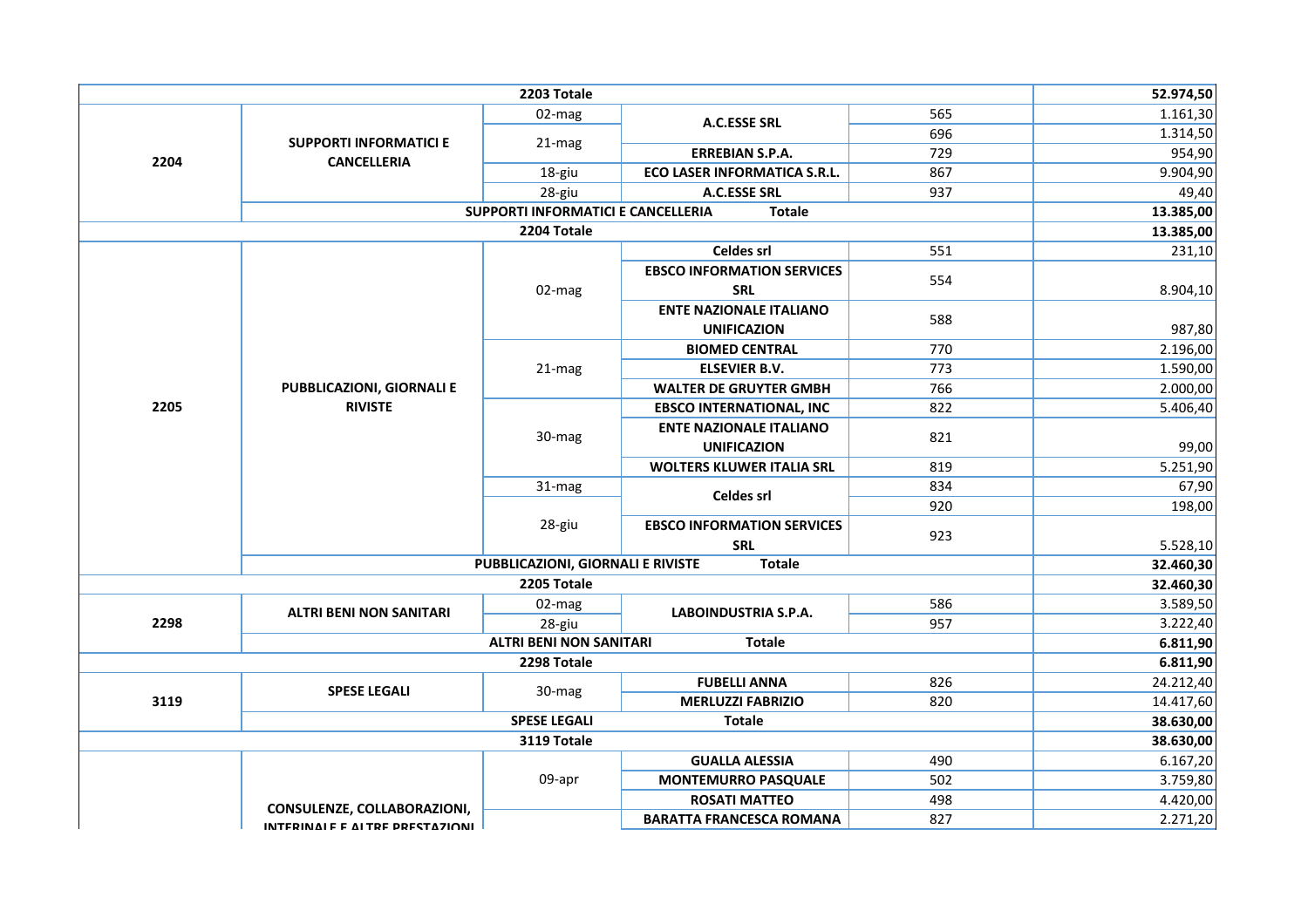|                                                          | <b>INTENINALE E ALTRE FREJTAZIONI</b> |                                      |                                                                                                      |            | 9.180,00   |
|----------------------------------------------------------|---------------------------------------|--------------------------------------|------------------------------------------------------------------------------------------------------|------------|------------|
| 3203                                                     | DI LAVORO NON SANITARIO DA            | 30-mag                               | <b>BOTTICELLA GIOVANNA</b><br><b>MONTEMURRO PASQUALE</b>                                             | 832<br>824 | 1.909,40   |
|                                                          | <b>PRIVATI</b>                        |                                      | <b>ROSATI MATTEO</b>                                                                                 | 817        | 18.408,40  |
|                                                          |                                       |                                      | <b>BARATTA FRANCESCA ROMANA</b>                                                                      | 899        | 7.163,30   |
|                                                          |                                       | 27-giu                               | <b>MONTEMURRO PASQUALE</b>                                                                           | 898        | 954,70     |
|                                                          |                                       |                                      | CONSULENZE, COLLABORAZIONI, INTERINALE E ALTRE PRESTAZIONI DI LAVORO NON SANITARIO DA PRIVATI Totale |            | 54.234,00  |
|                                                          |                                       | 3203 Totale                          |                                                                                                      |            | 54.234,00  |
|                                                          |                                       |                                      | <b>ALSCO ITALIA S.r.l.</b>                                                                           | 517        | 315,00     |
|                                                          |                                       | 10-apr                               | <b>TEAM SERVICE Società</b>                                                                          |            |            |
|                                                          |                                       |                                      | Consortile a                                                                                         | 516        | 148.849,60 |
|                                                          |                                       |                                      | <b>BIOSTERIL ITALIA SRL</b>                                                                          | 543        | 1.704,00   |
|                                                          |                                       | 02-mag                               | COOPSERVICE S.COOP.p.A.                                                                              | 600        | 50,00      |
|                                                          |                                       |                                      | <b>RANGERS SRL</b>                                                                                   | 556        | 131,40     |
|                                                          | SERVIZI AUSILIARI E SPESE DI          |                                      | <b>BORMAN ITALIANA S.r.I.</b>                                                                        | 689        | 1.642,50   |
| 3204                                                     | <b>PULIZIA</b>                        | 21-mag                               | <b>RANGERS SRL</b>                                                                                   | 680        | 131,40     |
|                                                          |                                       |                                      | <b>TEAM SERVICE Società</b>                                                                          | 734        |            |
|                                                          |                                       |                                      | Consortile a                                                                                         |            | 947,40     |
|                                                          |                                       | 31-mag                               | COOPSERVICE S.COOP.p.A.                                                                              | 841        | 50,00      |
|                                                          |                                       | 28-giu                               | <b>ALSCO ITALIA S.r.l.</b>                                                                           | 970        | 11.257,00  |
|                                                          |                                       |                                      | COOPSERVICE S.COOP.p.A.                                                                              | 974        | 17.948,80  |
|                                                          |                                       |                                      | PIN.GO Società Cooperativa                                                                           | 976        |            |
|                                                          |                                       |                                      | <b>Sociale</b>                                                                                       |            | 47.488,20  |
|                                                          |                                       | SERVIZI AUSILIARI E SPESE DI PULIZIA | <b>Totale</b>                                                                                        |            | 230.515,30 |
|                                                          |                                       | 3204 Totale                          |                                                                                                      |            | 230.515,30 |
|                                                          | <b>BUONI PASTO E MENSA PER IL</b>     | 02-mag                               | <b>Edenred Italia srl (ACCOR)</b>                                                                    | 599        | 5.393,80   |
| 3205                                                     | PERSONALE DIPENDENTE                  | $21$ -mag                            |                                                                                                      | 742        | 768,20     |
|                                                          |                                       |                                      | <b>BUONI PASTO E MENSA PER IL PERSONALE DIPENDENTE Totale</b>                                        |            | 6.162,00   |
|                                                          |                                       | 3205 Totale                          |                                                                                                      |            | 6.162,00   |
|                                                          |                                       | 02-mag                               | <b>TIM SPA</b>                                                                                       | 546        | 650,60     |
|                                                          | UTENZE E CANONI PER TELEFONIA E       | $31$ -mag                            | Wind Tre SpA (ex H3G spa)                                                                            | 840        | 3.793,20   |
| 3208                                                     | <b>RETI DI</b>                        | 18-giu                               | <b>FASTWEB SPA</b>                                                                                   | 866        | 397,90     |
|                                                          |                                       |                                      | <b>VODAFONE ITALIA SPA</b>                                                                           | 862        | 16.811,00  |
|                                                          |                                       | 28-giu                               | <b>TIM SPA</b>                                                                                       | 915        | 675,00     |
| UTENZE E CANONI PER TELEFONIA E RETI DI<br><b>Totale</b> |                                       |                                      |                                                                                                      |            | 22.327,70  |
|                                                          |                                       | 3208 Totale                          |                                                                                                      |            | 22.327,70  |
|                                                          |                                       | 03-apr                               | <b>ENI GAS E LUCE SPA - LUCE</b>                                                                     | 476        | 2.286,70   |
|                                                          |                                       |                                      | <b>NUOVE ACQUE SPA</b>                                                                               | 483        | 290,40     |
|                                                          |                                       | $02$ -mag                            | <b>ACQUALATINA SPA</b>                                                                               | 593        | 1.508,50   |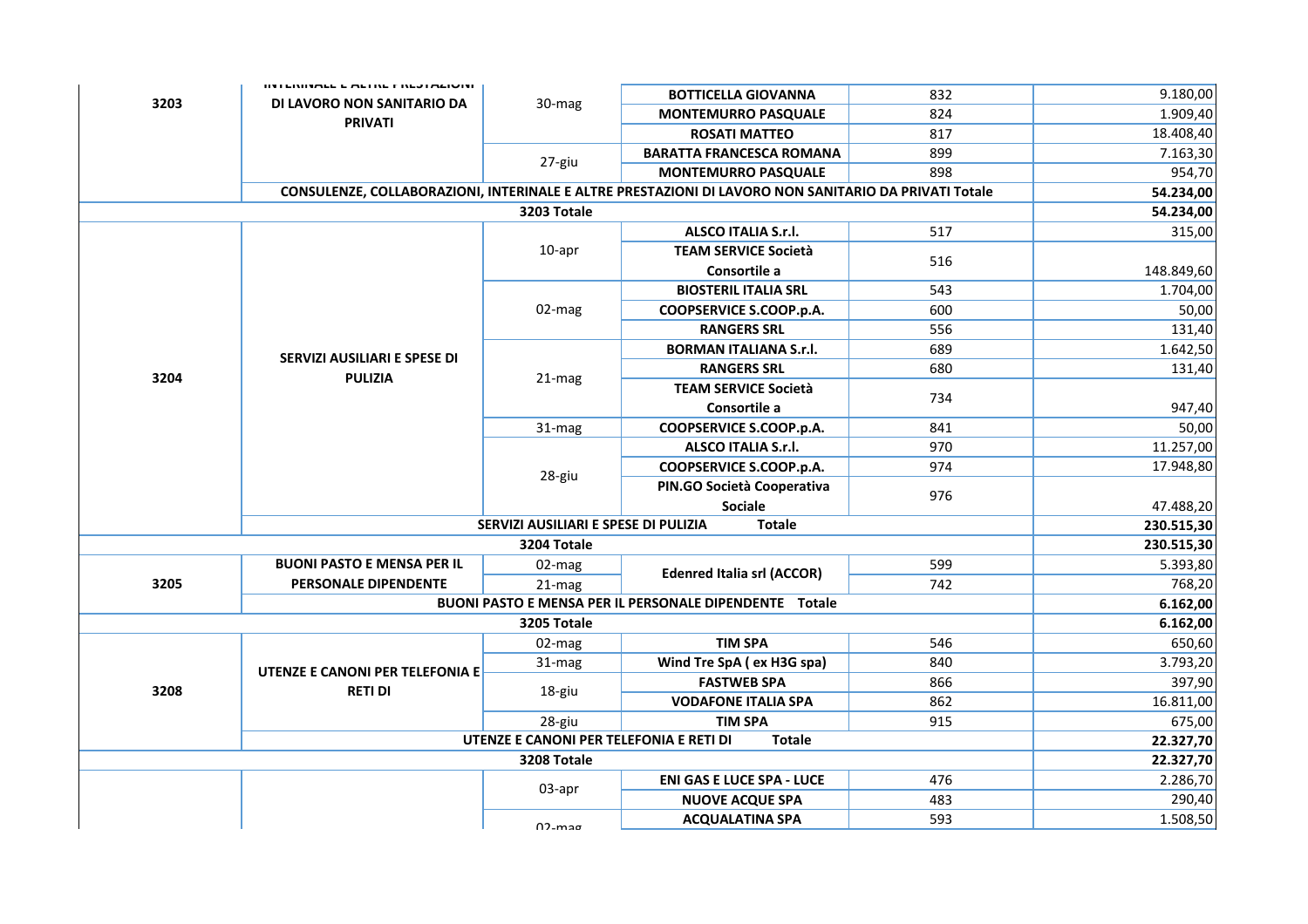|      |                                 | <b>U</b> ZTHIAB                   | SICO S.p.A.                                              | 549        | 464,80           |
|------|---------------------------------|-----------------------------------|----------------------------------------------------------|------------|------------------|
|      |                                 | $21 - mag$                        | <b>ENI GAS E LUCE SPA - LUCE</b>                         | 676        | 4.913,40         |
|      |                                 |                                   | <b>PUBLIACQUA SPA</b>                                    | 694        | 181,40           |
|      |                                 |                                   | RIVOIRA GAS S.r.l.                                       | 758        | 612,60           |
|      |                                 |                                   | <b>ENEL ENERGIA SPA - GAS</b>                            | 836        | 30.593,00        |
|      |                                 | $31 - mag$                        | <b>ENEL ENERGIA SPA - LUCE</b>                           | 839        | 58.395,00        |
|      |                                 |                                   | <b>ENI GAS E LUCE SPA - LUCE</b>                         | 835        | 504,00           |
|      | UTENZE E CANONI PER ALTRI       |                                   | <b>ACQUE SpA</b>                                         | 865        | 223,60           |
| 3210 | <b>SERVIZI</b>                  |                                   | ACQUEDOTTO DEL FIORA S.P.A.                              | 874        | 497,70           |
|      |                                 |                                   | <b>ENEL ENERGIA SPA - LUCE</b>                           | 868        | 3.104,40         |
|      |                                 | 18-giu                            | <b>ENI GAS E LUCE SPA - LUCE</b>                         | 857        | 5.303,70         |
|      |                                 |                                   | <b>NUOVE ACQUE SPA</b>                                   | 875        | 100,10           |
|      |                                 |                                   | <b>PUBLIACQUA SPA</b>                                    | 863        | 131,70           |
|      |                                 |                                   | <b>TALETE SpA</b>                                        | 869        | 213,00           |
|      |                                 |                                   | <b>ENEL ENERGIA SPA - LUCE</b>                           | 971        | 30.367,10        |
|      |                                 |                                   | <b>ENI GAS E LUCE SPA - LUCE</b>                         | 921        | 1.291,60         |
|      |                                 | 28-giu                            | <b>PUBLIACQUA SPA</b>                                    | 935        | 139,90           |
|      |                                 |                                   | RIVOIRA GAS S.r.l.                                       | 985        | 729,20           |
|      |                                 |                                   | <b>TALETE SpA</b>                                        | 972        | 175,20           |
|      |                                 | UTENZE E CANONI PER ALTRI SERVIZI | <b>Totale</b>                                            |            | 142.027,00       |
|      |                                 |                                   |                                                          |            |                  |
|      |                                 | 3210 Totale                       |                                                          |            | 142.027,00       |
|      | <b>ASSICURAZIONI</b>            | $20$ -mag                         | <b>AON SPA</b>                                           | 663        | 280,00           |
| 3211 |                                 | <b>ASSICURAZIONI</b>              | <b>Totale</b>                                            |            | 280,00           |
|      |                                 | 3211 Totale                       |                                                          |            | 280,00           |
|      |                                 | 09-apr                            | <b>Maggioli Spa</b>                                      | 503        | 1.241,00         |
|      |                                 | 02-mag                            |                                                          | 550        | 9.700,00         |
|      |                                 |                                   | <b>ESG SERVICES SRL</b>                                  | 675        | 2.950,00         |
|      |                                 | 21-mag                            | <b>INAZ PAGHE SRL</b>                                    | 744        | 16.846,00        |
|      | <b>ASSISTENZA INFORMATICA E</b> |                                   |                                                          | 747        | 1.200,00         |
| 3212 | <b>MANUTENZIONE SOFTWARE</b>    | 30-mag                            | <b>Maggioli Spa</b>                                      | 825        | 500,00           |
|      |                                 | 03-giu                            | <b>ESG SERVICES SRL</b>                                  | 845        | 4.150,00         |
|      |                                 | 18-giu                            | <b>Maggioli Spa</b>                                      | 870        | 5.572,00         |
|      |                                 | 28-giu                            | <b>INAZ PAGHE SRL</b>                                    | 975        | 639,00           |
|      |                                 |                                   | ASSISTENZA INFORMATICA E MANUTENZIONE SOFTWARE<br>Totale |            | 42.798,00        |
|      |                                 | 3212 Totale                       |                                                          |            | 42.798,00        |
|      |                                 |                                   | <b>BIANCHI DANIELA MANILA</b>                            | 493        | 100,90           |
|      |                                 |                                   | <b>CERMINARE MARCO</b>                                   | 496<br>501 | 250,00<br>591,40 |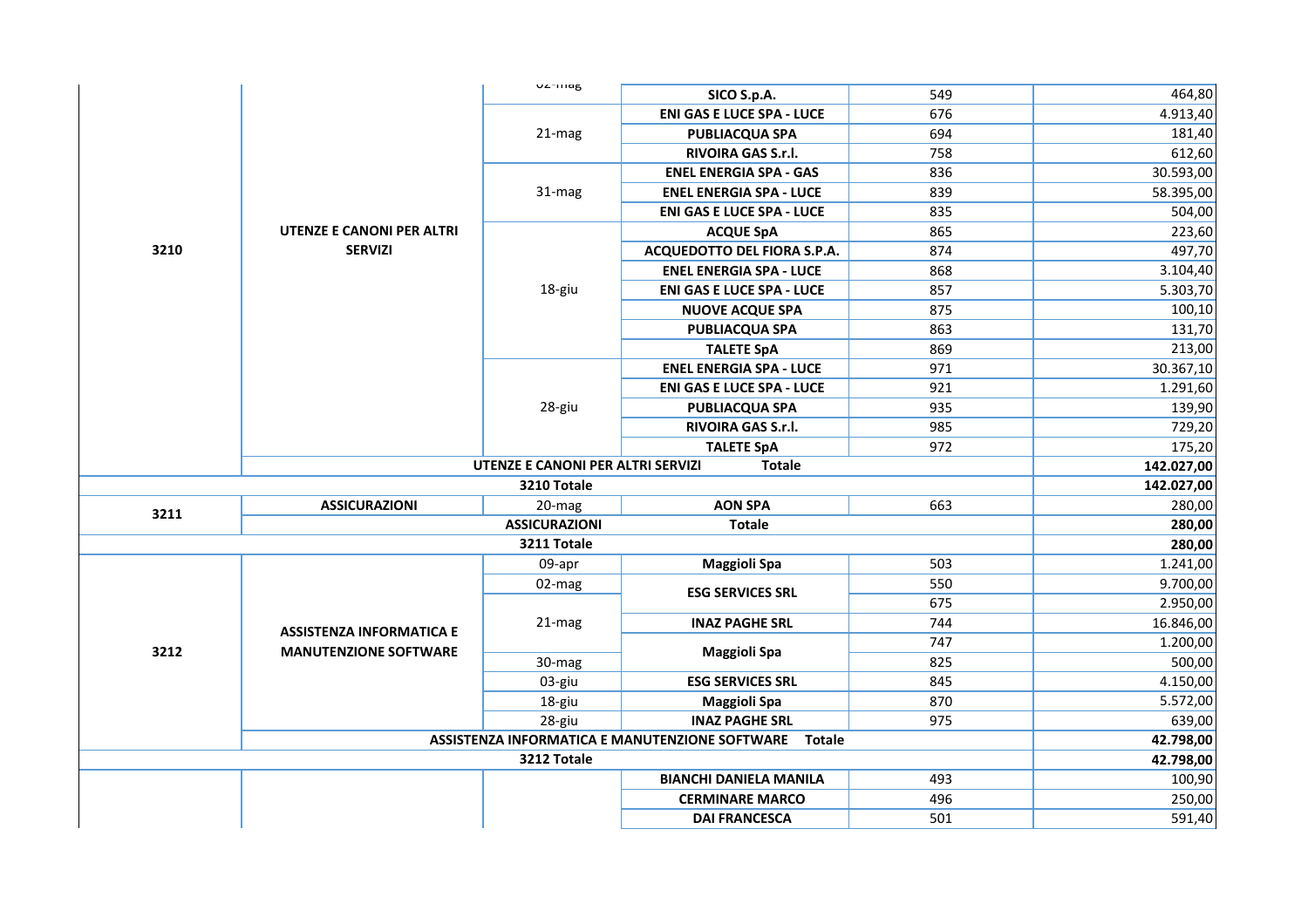|      |                                 |                                        | <b>GIORDANA LUCA</b>               | 497 | 1.200,00  |
|------|---------------------------------|----------------------------------------|------------------------------------|-----|-----------|
|      |                                 | 09-apr                                 | <b>IZS DELLE VENEZIE</b>           | 504 | 24,00     |
|      |                                 |                                        | lo SURDO LUCIA                     | 491 | 273,20    |
|      |                                 |                                        | <b>MINERO MICHELA</b>              | 500 | 632,20    |
|      |                                 |                                        | <b>SEBASTIO GIULIA</b>             | 492 | 185,00    |
|      |                                 |                                        | <b>SORICE ANTONIO</b>              | 495 | 104,00    |
|      |                                 |                                        | <b>AGENZIA NAZIONALE SERVIZI</b>   | 523 |           |
|      |                                 | 16-apr                                 | <b>SANITARI</b>                    |     | 773,90    |
|      |                                 |                                        | <b>DALLA COSTA EMANUELA</b>        | 522 | 798,50    |
|      |                                 |                                        | CIR food Cooperativa Italiana di   | 598 | 487,00    |
|      |                                 | 02-mag                                 | IZS DELL'UMBRIA E DELLE            | 582 |           |
|      |                                 |                                        | <b>MARCHE</b>                      |     | 234,90    |
|      |                                 |                                        | SOCIETY MYCOTOXIN RESEARCH         | 542 | 1.110,00  |
|      | <b>CORSI FORMAZIONE</b>         | 21-mag                                 | CIR food Cooperativa Italiana di   | 741 | 1.277,50  |
| 3213 | <b>ESTERNALIZZATA</b>           |                                        | <b>ITALYMEETING SRL</b>            | 829 | 400,00    |
|      |                                 |                                        | <b>IZS DELLE VENEZIE</b>           | 828 | 139,00    |
|      |                                 | 30-mag                                 | <b>KASSIOPEA GROUP</b>             | 830 | 5.440,00  |
|      |                                 |                                        | <b>MV Congressi</b>                | 823 | 327,90    |
|      |                                 |                                        | <b>OPERA - ORGANIZZAZIONE PER</b>  | 818 |           |
|      |                                 |                                        | LE                                 |     | 780,00    |
|      |                                 | 04-giu                                 | <b>FEDERAZIONE NAZIONALE DEGLI</b> | 846 |           |
|      |                                 |                                        | <b>ORDINI</b>                      |     | 502,00    |
|      |                                 | 06-giu                                 | <b>AGENZIA NAZIONALE SERVIZI</b>   | 847 |           |
|      |                                 |                                        | <b>SANITARI</b>                    |     | 2.586,60  |
|      |                                 | 11-giu                                 | <b>SISVET</b>                      | 850 | 280,00    |
|      |                                 | 26-giu                                 | <b>GEORGE ELIAVA INSTITUTE OF</b>  | 877 |           |
|      |                                 |                                        | <b>BACTERIO</b>                    |     | 800,00    |
|      |                                 |                                        | IZS DELLA LOMBARDIA E              | 895 |           |
|      |                                 | 27-giu                                 | <b>DELL'EMILIA</b>                 |     | 24,00     |
|      |                                 |                                        | <b>IZS DELLE VENEZIE</b>           | 900 | 587,00    |
|      |                                 | 28-giu                                 | <b>BONIFACIO SRL</b>               | 925 | 1.597,50  |
|      |                                 | <b>CORSI FORMAZIONE ESTERNALIZZATA</b> | <b>Totale</b>                      |     | 21.506,50 |
|      |                                 | 3213 Totale                            |                                    |     | 21.506,50 |
|      |                                 | $10$ -apr                              | <b>TECNOIMPIANTISTICA EDILIZIA</b> | 518 |           |
|      |                                 |                                        | <b>SRL</b>                         |     | 44.513,30 |
|      |                                 | 02-mag                                 | <b>DATEL SNC</b>                   | 557 | 1.630,00  |
|      |                                 | 21-mag                                 | <b>THYSSENKRUPP ELEVATOR</b>       | 748 | 1.080,00  |
|      | <b>MANUTENZIONE ORDINARIA E</b> | 18-giu                                 | <b>ITALIA</b>                      | 871 | 1.296,00  |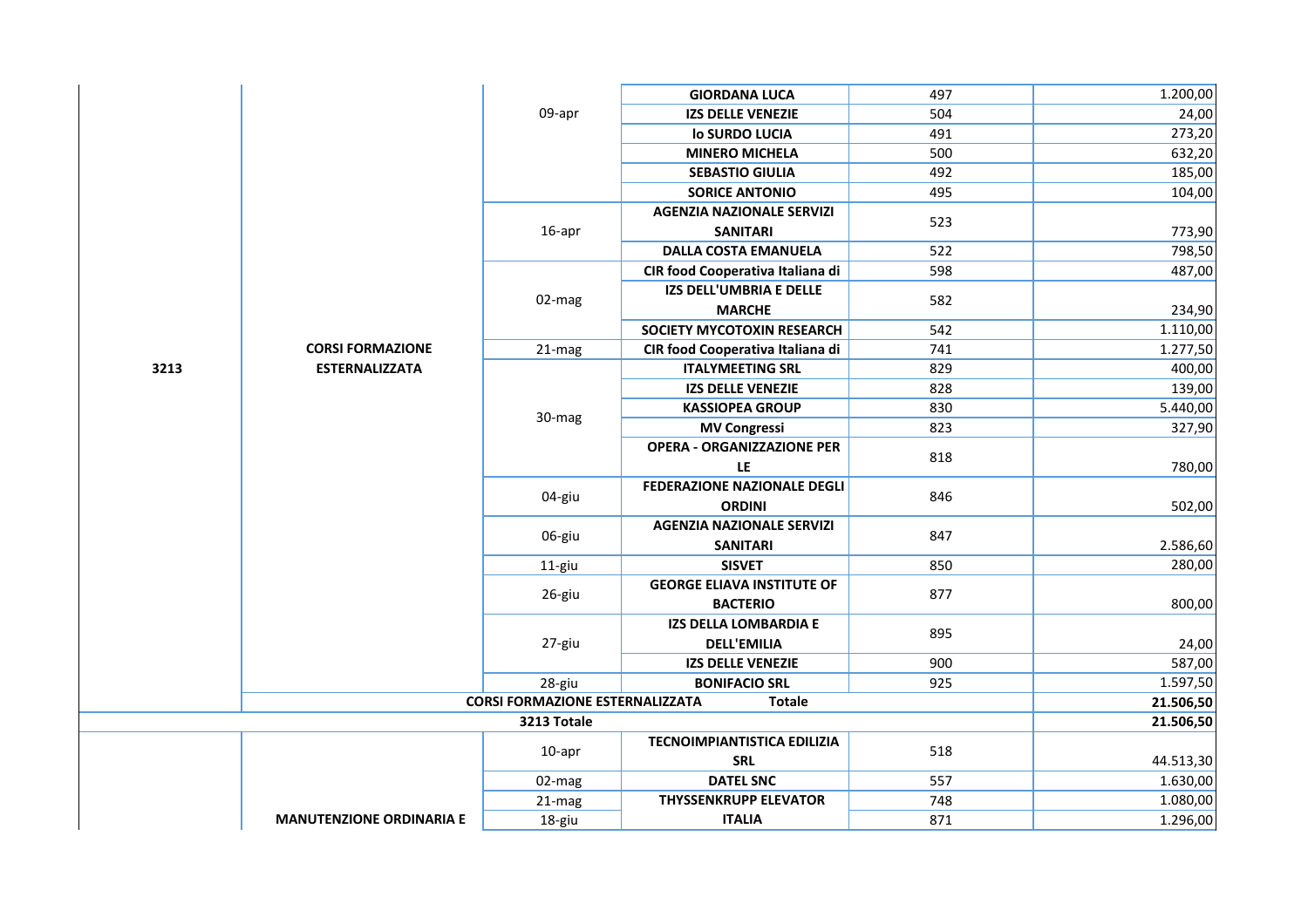| 3214 | <b>RIPARAZIONI DI IMMOBILI E</b>                              |                                                               | <b>BMD s.r.l</b>                                          | 984 | 3.511,00   |
|------|---------------------------------------------------------------|---------------------------------------------------------------|-----------------------------------------------------------|-----|------------|
|      |                                                               |                                                               | <b>ELLISSE SRL</b>                                        | 967 | 540,00     |
|      |                                                               | 28-giu                                                        | <b>SOC.S.MARCO SRL</b>                                    | 928 | 10.069,30  |
|      |                                                               |                                                               | <b>TECNOIMPIANTISTICA EDILIZIA</b>                        |     |            |
|      |                                                               |                                                               | <b>SRL</b>                                                | 978 | 78.661,80  |
|      |                                                               |                                                               | MANUTENZIONE ORDINARIA E RIPARAZIONI DI IMMOBILI E Totale |     | 141.301,40 |
|      |                                                               | 3214 Totale                                                   |                                                           |     | 141.301,40 |
|      | <b>MANUTENZIONE ORDINARIA E</b>                               |                                                               | C <sub>2</sub> srl                                        | 750 |            |
| 3215 | RIPARAZIONI DI MOBILI E M                                     | 21-mag                                                        |                                                           |     | 102,00     |
|      |                                                               |                                                               | MANUTENZIONE ORDINARIA E RIPARAZIONI DI MOBILI E M Totale |     | 102,00     |
|      |                                                               | 3215 Totale                                                   |                                                           |     | 102,00     |
|      |                                                               | 10-apr                                                        | <b>ALTHEA ITALIA SPA</b>                                  | 514 | 85.066,40  |
|      | <b>MANUTENZIONE ORDINARIA E</b>                               | $02$ -mag                                                     |                                                           | 595 | 71.942,00  |
| 3216 | RIPARAZIONI DI ATTREZZATU                                     | $21 - mag$                                                    | S.I.E.M. Società Italiana Elettro                         | 736 | 73.958,70  |
|      |                                                               | 28-giu                                                        |                                                           | 969 | 102.145,90 |
|      |                                                               |                                                               | MANUTENZIONE ORDINARIA E RIPARAZIONI DI ATTREZZATU Totale |     | 333.113,00 |
|      |                                                               | 3216 Totale                                                   |                                                           |     | 333.113,00 |
| 3219 | <b>SPESE LEGALI</b>                                           | 10-mag                                                        | <b>BENEDETTA POLI</b>                                     | 612 | 6.631,90   |
|      |                                                               | <b>SPESE LEGALI</b>                                           | <b>Totale</b>                                             |     | 6.631,90   |
|      |                                                               | 3219 Totale                                                   |                                                           |     | 6.631,90   |
|      | <b>ALTRE SPESE PER SERVIZI NON</b>                            |                                                               | <b>ACCREDIA SISTEMA ITALIANO</b>                          | 745 |            |
| 3299 | <b>SANITARI</b>                                               | 21-mag                                                        | <b>ACCREDITA</b>                                          |     | 1.300,00   |
|      | <b>ALTRE SPESE PER SERVIZI NON SANITARI</b>                   | 1.300,00                                                      |                                                           |     |            |
|      |                                                               | 3299 Totale                                                   |                                                           |     | 1.300,00   |
|      | CORSI, RECUPERI E RIMBORSI A                                  |                                                               | <b>ISTITUTO SUPERIORE DI SANITA'</b>                      | 534 |            |
| 5099 | <b>AMMINISTRAZIONI PUBBLICHE</b>                              | 17-apr                                                        |                                                           |     | 4.000,00   |
|      |                                                               | CORSI, RECUPERI E RIMBORSI A AMMINISTRAZIONI PUBBLICHE Totale |                                                           |     | 4.000,00   |
|      |                                                               | 5099 Totale                                                   |                                                           |     | 4.000,00   |
|      | <b>CORSI, RECUPERI E RIMBORSI A</b>                           |                                                               | <b>ISTITUTO SUPERIORE DI SANITA'</b>                      | 534 |            |
| 5100 | <b>AMMINISTRAZIONI PUBBLICHE</b>                              | 17-apr                                                        |                                                           |     | 4.000,00   |
|      | CORSI, RECUPERI E RIMBORSI A AMMINISTRAZIONI PUBBLICHE Totale | 4.000,00                                                      |                                                           |     |            |
|      |                                                               | 5100 Totale                                                   |                                                           |     | 4.000,00   |
|      |                                                               |                                                               | <b>IZS ABRUZZO E MOLISE</b>                               | 532 |            |
|      |                                                               |                                                               | "G.CAPORALE"                                              |     | 46.000,00  |
|      |                                                               |                                                               | <b>IZS DELLA LOMBARDIA E</b>                              | 533 |            |
|      |                                                               | 17-apr                                                        | <b>DELL'EMILIA</b>                                        |     | 37.000,00  |
|      |                                                               |                                                               | <b>IZS DELLE VENEZIE</b>                                  | 536 | 31.000,00  |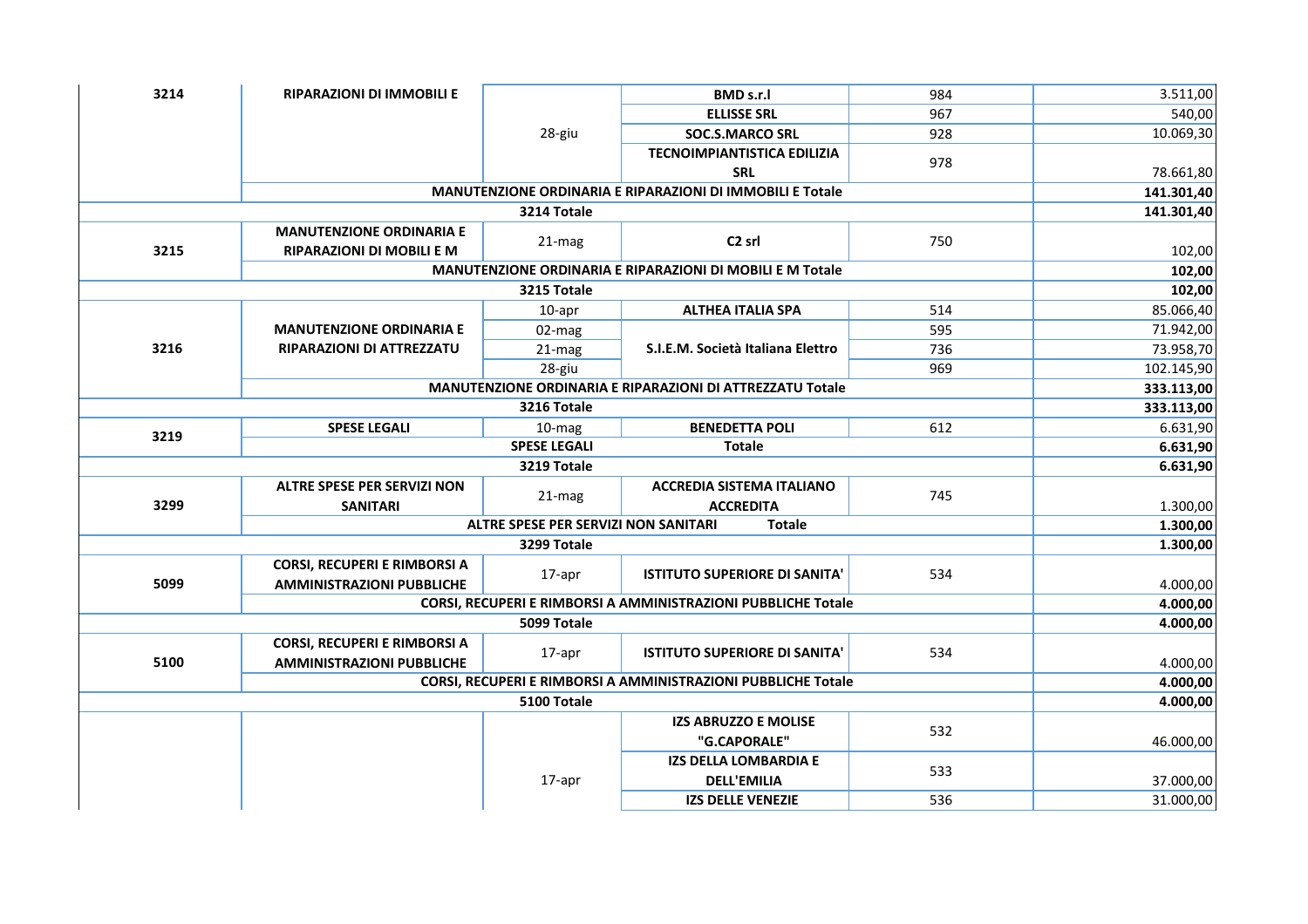|      |                                     |                                     | IZS DELL'UMBRIA E DELLE                                       |        |            |
|------|-------------------------------------|-------------------------------------|---------------------------------------------------------------|--------|------------|
|      | <b>CORSI, RECUPERI E RIMBORSI A</b> |                                     | <b>MARCHE</b>                                                 | 535    | 31.200,00  |
| 5101 | <b>AMMINISTRAZIONI PUBBLICHE</b>    |                                     | <b>IZS ABRUZZO E MOLISE</b>                                   |        |            |
|      |                                     | $20$ -mag                           | "G.CAPORALE"                                                  | 666    | 61.180,00  |
|      |                                     |                                     | <b>IZS DEL PIEMONTE E DELLA</b>                               |        |            |
|      |                                     |                                     | <b>LIGURIA</b>                                                | 665    | 39.000,00  |
|      |                                     |                                     | IZS DELLA LOMBARDIA E                                         |        |            |
|      |                                     |                                     | <b>DELL'EMILIA</b>                                            | 667    | 38.000,00  |
|      |                                     |                                     | <b>IZS DELLE VENEZIE</b>                                      | 669    | 89.100,00  |
|      |                                     |                                     | CORSI, RECUPERI E RIMBORSI A AMMINISTRAZIONI PUBBLICHE Totale |        | 372.480,00 |
|      |                                     | 5101 Totale                         |                                                               |        | 372.480,00 |
|      | <b>ALTRI CONCORSI, RECUPERO E</b>   | 08-apr                              | DE SANTIS GIUSEPPE                                            | 485    |            |
|      | RIMBORSI A SOGGETTI PRIVATI         |                                     |                                                               |        | 62,00      |
|      |                                     |                                     | ALTRI CONCORSI, RECUPERO E RIMBORSI A SOGGETTI PRIVATI Totale |        | 62,00      |
|      |                                     | 20-mag                              | <b>CONDOLEO ROBERTO</b>                                       | 671    | 7.104,20   |
|      |                                     |                                     | <b>VILLA FRANCESCA SRL</b>                                    | 670    | 263,10     |
|      |                                     |                                     | <b>AGNOLETTI FABRIZIO</b>                                     | 893    | 776,00     |
|      |                                     |                                     | <b>AVAGNINA GIOVANNI</b>                                      | 888    | 360,80     |
| 5103 |                                     |                                     | <b>BARONI NADIA</b>                                           | 885    | 61,00      |
|      | <b>ALTRI CONCORSI, RECUPERI E</b>   |                                     | <b>COGONI MARIA PAOLA</b>                                     | 886    | 416,20     |
|      | RIMBORSI A SOGGETTI PRIVATI         | 27-giu                              | DE VICO GIONATA                                               | 887    | 153,30     |
|      |                                     |                                     | <b>FUSCO GIOVANNA</b>                                         | 892    | 490,30     |
|      |                                     |                                     | <b>LEONARDUZZI LUIGI</b>                                      | 894    | 2.226,40   |
|      |                                     |                                     | <b>ROMANO GIOVANNI</b>                                        | 890    | 280,00     |
|      |                                     |                                     | <b>TRAPELLA CLAUDIO</b>                                       | 891    | 206,70     |
|      |                                     |                                     | <b>VITALI EDOARDO</b>                                         | 889    | 283,80     |
|      |                                     |                                     | ALTRI CONCORSI, RECUPERI E RIMBORSI A SOGGETTI PRIVATI Totale |        | 12.621,80  |
|      |                                     | 5103 Totale                         |                                                               |        | 12.683,80  |
|      |                                     |                                     | Arval Service Lease Italia SpA                                | 473    | 1.294,00   |
|      |                                     | 03-apr                              | <b>FOSS ITALIA srl</b>                                        | 479    | 5.270,00   |
|      |                                     |                                     | OLIVETTI S.P.A.                                               | 484    | 478,60     |
|      |                                     | 10-apr                              | ALD AUTOMOTIVE ITALIA S.R.L.                                  | 511    | 930,20     |
|      |                                     | 02-mag                              | <b>AB SCIEX SRL</b>                                           | 608    | 10.861,00  |
|      |                                     | 21-mag                              |                                                               | 759    | 10.861,00  |
|      |                                     |                                     | ALD AUTOMOTIVE ITALIA S.R.L.                                  | 672    | 930,20     |
| 5201 | <b>NOLEGGI</b>                      |                                     | Arval Service Lease Italia SpA                                | 833    | 1.294,00   |
|      | 31-mag                              |                                     | <b>FOSS ITALIA srl</b>                                        | 837    | 5.270,00   |
|      |                                     | <b>SHARP ELECTRONICS ITALIA SPA</b> | 843                                                           | 331,00 |            |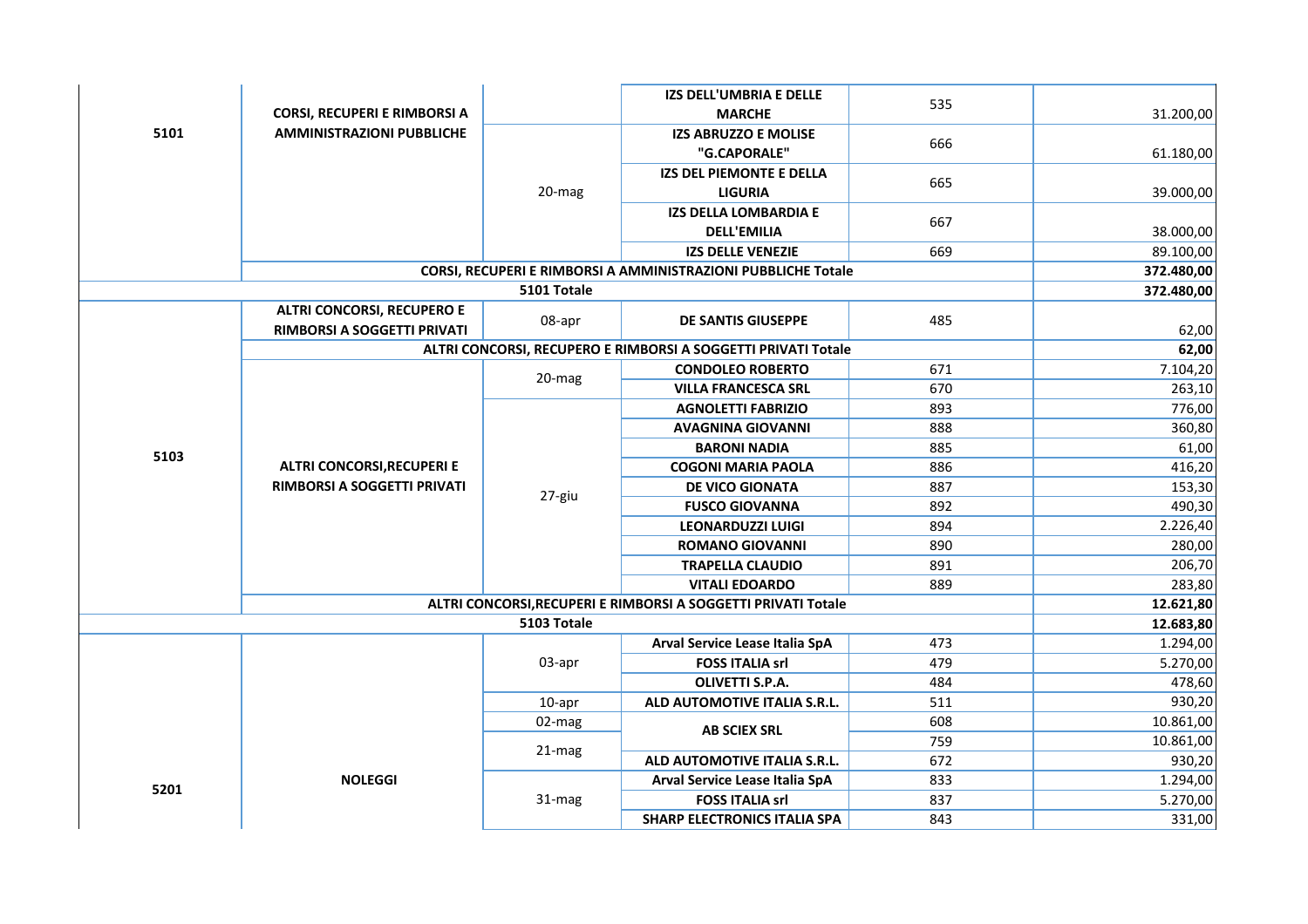|      |                         | 18-giu<br>28-giu        | ALD AUTOMOTIVE ITALIA S.R.L.       | 853 | 930,20    |
|------|-------------------------|-------------------------|------------------------------------|-----|-----------|
|      |                         |                         | Arval Service Lease Italia SpA     | 854 | 1.294,00  |
|      |                         |                         | <b>AB SCIEX SRL</b>                | 986 | 10.861,00 |
|      |                         |                         | <b>KYOCERA DOCUMENT</b>            | 939 |           |
|      |                         |                         | <b>SOLUTIONS ITALIA</b>            |     | 2.134,20  |
|      |                         | <b>NOLEGGI</b>          | <b>Totale</b>                      |     | 52.739,40 |
|      |                         | 5201 Totale             |                                    |     | 52.739,40 |
|      |                         |                         | <b>IDEXX LABORATORIES ITALIA</b>   | 480 |           |
|      | <b>LICENZE SOFTWARE</b> | 03-apr                  | <b>S.R.L.</b>                      |     | 743,70    |
| 5205 |                         |                         | <b>NUMERA SISTEMI E</b>            | 927 |           |
|      |                         | 28-giu                  | <b>INFORMATICA</b>                 |     | 2.910,00  |
|      |                         | <b>LICENZE SOFTWARE</b> | <b>Totale</b>                      |     | 3.653,70  |
|      |                         | 5205 Totale             |                                    |     | 3.653,70  |
|      |                         |                         | <b>COMUNE AREZZO</b>               | 521 | 765,00    |
|      |                         | 16-apr                  | <b>COMUNE DI GROSSETO</b>          | 524 | 167,00    |
|      |                         |                         | <b>REGIONE TOSCANA</b>             | 529 | 282,00    |
|      |                         |                         |                                    | 530 | 28,20     |
|      | <b>ALTRI TRIBUTI</b>    | 16-mag                  | <b>AZIENDA ASL FROSINONE</b>       | 618 | 200,00    |
|      |                         |                         | <b>AGENZIA DELLE ENTRATE</b>       | 664 | 445,40    |
|      |                         | 20-mag                  | <b>COMUNE DI SCANDICCI</b>         | 668 | 5.534,00  |
| 5499 |                         |                         | <b>COMUNE DI SIENA UFFICIO</b>     | 660 | 738,00    |
|      |                         |                         | <b>TRIBUTI</b>                     | 661 | 738,00    |
|      |                         |                         | <b>AGENZIA DELLE ENTRATE</b>       | 852 | 65,20     |
|      |                         | 11-giu                  | <b>ANAC AUTORITA' NAZIONALE</b>    | 851 |           |
|      |                         |                         | <b>ANTICORRUZ</b>                  |     | 600,00    |
|      |                         | 26-giu                  | <b>COMUNE DI SIENA UFFICIO</b>     | 878 | 739,00    |
|      |                         |                         | <b>TRIBUTI</b>                     | 902 | 738,00    |
|      |                         | 28-giu                  | AMA ROMA S.p.A.                    | 938 | 6.340,60  |
|      |                         | <b>ALTRI TRIBUTI</b>    | <b>Totale</b>                      |     | 17.380,40 |
|      |                         | 5499 Totale             |                                    |     | 17.380,40 |
|      |                         |                         | <b>FONDO ECO. PISA - LETO</b>      | 471 |           |
|      |                         |                         | <b>ANDREA</b>                      |     | 167,90    |
|      |                         | 02-apr                  | <b>FONDO ECO. VITERBO-LUIGI DE</b> | 472 |           |
|      |                         |                         | <b>GROSSI</b>                      |     | 47,00     |
|      |                         |                         | <b>FONDO ECONOMATO ROMA-</b>       | 470 |           |
|      |                         |                         | <b>CIPRIANI CARLO</b>              |     | 391,60    |
|      |                         |                         | <b>FONDO ECO. FIRENZE-GIOVANNI</b> | 539 |           |
|      |                         |                         | <b>BRAJON</b>                      |     | 275,50    |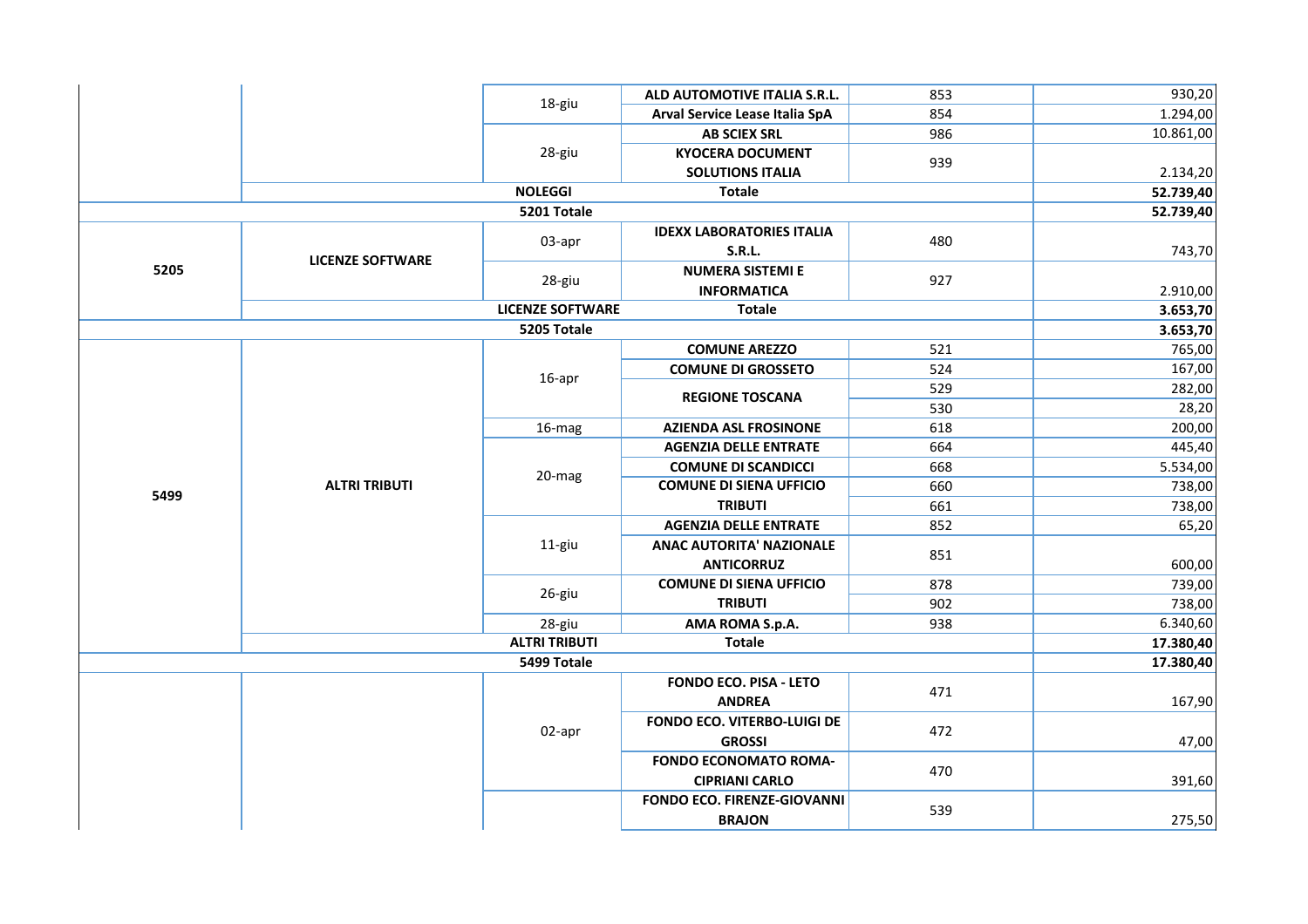|             |                                                                                                                       | 29-apr                                  | <b>FONDO ECO. PISA - LETO</b>                                                                     | 540 |           |
|-------------|-----------------------------------------------------------------------------------------------------------------------|-----------------------------------------|---------------------------------------------------------------------------------------------------|-----|-----------|
|             |                                                                                                                       |                                         | <b>ANDREA</b>                                                                                     |     | 109,50    |
|             |                                                                                                                       |                                         | <b>FONDO ECONOMATO ROMA-</b>                                                                      | 541 |           |
|             | <b>ACQUISTI DI BENI E SERVIZI CON I</b>                                                                               |                                         | <b>CIPRIANI CARLO</b>                                                                             |     | 846,50    |
| 5502        | <b>FONDI ECONOMALI</b>                                                                                                |                                         | <b>FONDO ECO. FIRENZE-GIOVANNI</b>                                                                | 614 |           |
|             |                                                                                                                       |                                         | <b>BRAJON</b>                                                                                     |     | 83,80     |
|             |                                                                                                                       |                                         | <b>FONDO ECO. LATINA- REMO</b>                                                                    | 613 | 429,20    |
|             |                                                                                                                       | 16-mag                                  | <b>ROSATI</b>                                                                                     | 617 | 325,10    |
|             |                                                                                                                       |                                         | <b>FONDO ECO. VITERBO-LUIGI DE</b>                                                                | 616 |           |
|             |                                                                                                                       |                                         | <b>GROSSI</b>                                                                                     |     | 32,50     |
|             |                                                                                                                       |                                         | <b>FONDO ECONOMATO ROMA-</b>                                                                      | 615 |           |
|             |                                                                                                                       |                                         | <b>CIPRIANI CARLO</b>                                                                             |     | 983,00    |
|             |                                                                                                                       |                                         | <b>FONDO ECO. VITERBO-LUIGI DE</b>                                                                | 849 |           |
|             |                                                                                                                       | 07-giu                                  | <b>GROSSI</b>                                                                                     |     | 87,00     |
|             |                                                                                                                       |                                         | <b>FONDO ECONOMATO ROMA-</b>                                                                      | 848 |           |
|             |                                                                                                                       |                                         | <b>CIPRIANI CARLO</b>                                                                             |     | 827,90    |
|             |                                                                                                                       |                                         | ACQUISTI DI BENI E SERVIZI CON I FONDI ECONOMALI Totale                                           |     | 4.606,50  |
|             |                                                                                                                       | 5502 Totale                             |                                                                                                   |     | 4.606,50  |
|             |                                                                                                                       | 09-apr                                  | <b>CAPOTONDI RITA</b>                                                                             | 488 | 2.997,80  |
|             | <b>INDENNITA' E RIMBORSO SPESE ED</b><br><b>ONERI SOCIALI PER GLI ORGANI</b><br><b>DIRETTIVI E COLLEGIO SINDACALE</b> |                                         | <b>GALDI AGOSTINO</b>                                                                             | 487 | 3.206,40  |
|             |                                                                                                                       |                                         | <b>DELLA MARTA UGO</b>                                                                            | 651 | 6.319,00  |
|             |                                                                                                                       | 20-mag                                  | <b>LETO ANDREA</b>                                                                                | 652 | 5.492,00  |
|             |                                                                                                                       |                                         | PIRAZZOLI MAURO                                                                                   | 653 | 4.799,00  |
|             |                                                                                                                       |                                         | <b>CAPOTONDI RITA</b>                                                                             | 816 | 2.672,00  |
| 5503        |                                                                                                                       |                                         | <b>DELLA MARTA UGO</b>                                                                            | 806 | 6.308,00  |
|             |                                                                                                                       | 30-mag                                  | <b>GALDI AGOSTINO</b>                                                                             | 815 | 3.206,40  |
|             |                                                                                                                       |                                         | <b>LETO ANDREA</b>                                                                                | 807 | 5.516,00  |
|             |                                                                                                                       |                                         | PIRAZZOLI MAURO                                                                                   | 808 | 4.798,00  |
|             |                                                                                                                       | 27-giu                                  | <b>CAPOTONDI RITA</b>                                                                             | 883 | 1.681,20  |
|             |                                                                                                                       |                                         | <b>GALDI AGOSTINO</b>                                                                             | 881 | 1.314,10  |
|             |                                                                                                                       |                                         | INDENNITA' E RIMBORSO SPESE ED ONERI SOCIALI PER GLI ORGANI DIRETTIVI E COLLEGIO SINDACALE Totale |     | 48.309,90 |
|             |                                                                                                                       | 5503 Totale                             |                                                                                                   |     | 48.309,90 |
|             | <b>COMMISSIONI E COMITATI</b>                                                                                         | 09-apr                                  | <b>VINCENZONI GADDO</b>                                                                           | 494 |           |
|             |                                                                                                                       | <b>FRANCESCO</b>                        |                                                                                                   |     | 1.502,30  |
| 5504        |                                                                                                                       |                                         | <b>COMMISSIONI E COMITATI Totale</b>                                                              |     | 1.502,30  |
|             | <b>COMMISSIONI E COMITATI</b>                                                                                         | 27-giu<br><b>COMMISSIONI E COMITATI</b> | <b>MAZZI ADELIA</b><br><b>Totale</b>                                                              | 882 | 7.434,40  |
|             |                                                                                                                       | 7.434,40                                |                                                                                                   |     |           |
| 5504 Totale |                                                                                                                       |                                         |                                                                                                   |     | 8.936,70  |